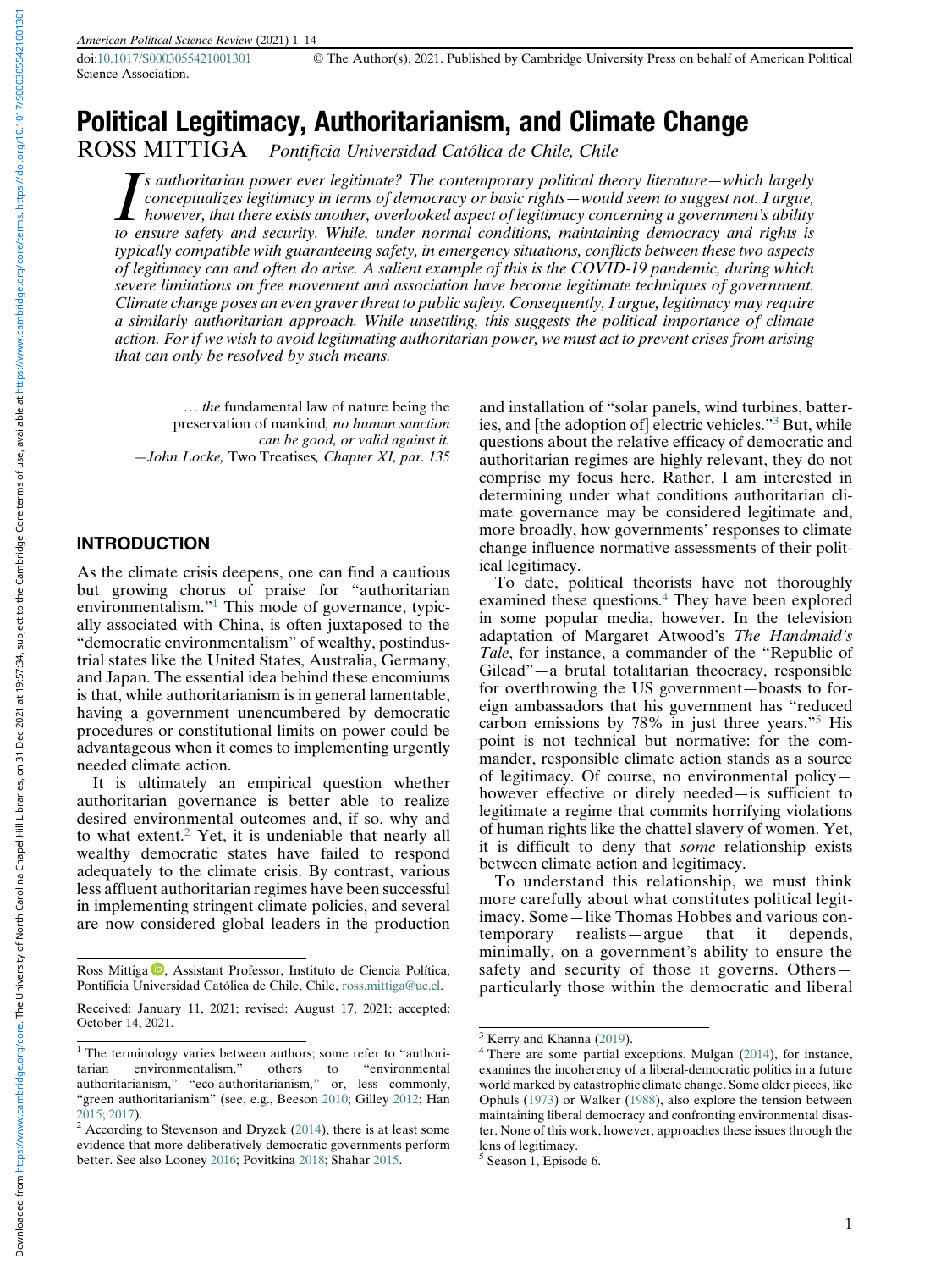traditions—adopt a moralized view, claiming that legitimacy requires, for example, consent, democracy, equal representation, protections of individual rights, social justice, or, most often, some admixture of these factors. Although it is tempting to regard the former, "realist," view and the latter, "moralist," view as representing competing answers to the same question ("what constitutes political legitimacy?"), I argue that they are actually usually complementary, their demands only coming into conflict in dire conditions. Some thinkers—most notably, Bernard Williams—have identified this dual dynamic; however, the precise relationship between the realist and the moralist conceptions of legitimacy remains vague, particularly in the context of climate change.

I begin addressing this ambiguity by distinguishing between what I call foundational legitimacy (FL) and contingent legitimacy (CL). Crudely put, FL requires that citizens' essential safety needs are met; it is foundational in the sense that no government can be legitimate unless it satisfies this demand. CL, on the other hand, requires that the power used by the government —to secure and maintain FL, along with other ends be, in principle, "acceptable" to all those who are subjected to it. What counts as acceptable is, of course, a matter of debate, which helps to explain why so much of the literature on legitimacy unfolds on this level. I claim, however, that a core feature of all CL standards is that they shift over time, across cultures, and in light of new circumstances; it is in this sense that they are contingent.

Following this, I examine the relationship between FL and CL. I argue that under normal, reasonably favorable conditions, FL functions as something of an unacknowledged background condition of CL. In moments of great exigency and upheaval, however, tensions between FL and CL can and often do arise. In such cases, I claim that preserving or restoring FL should take priority over satisfying any particular demand of CL. In other words, from the perspective of political legitimacy, ensuring safety and security may, at times, justify relaxing or suspending  $6$  strict adherence to certain democratic processes or individual rights.[7](#page-1-1)

<span id="page-1-3"></span>Although the idea of such trade-offs will strike many as troubling, we should note that they already comprise a nearly ubiquitous—if often only implicit—element of contemporary political practice. $8$  In times of war, for instance, authoritarian impositions of power, including those that curtail democratic processes or basic rights, are often thought legitimate to the extent they are necessary for protecting citizens and restoring normal conditions. Likewise, as those who have survived COVID-19 can attest, during a health emergency, severe and enduring limitations of rights to free

movement, association, and speech can become legitimate techniques of government, even in robustly liberal-democratic states. As these examples suggest, in crisis moments, political legitimacy may not only be compatible with authoritarian governance but actually require it. Conversely, stringent adherence to liberaldemocratic constraints may diminish legitimacy insofar as it inhibits effectively addressing credible security threats.

Again, many may regard the prospect of such moral compromise as deeply problematic. To be clear, though, the argument presented here should not be understood as an endorsement of authoritarianism but rather as a *warning*: should we wish to avoid legitimating authoritarian politics, we must do all we can to prevent emergencies from arising that can only be solved with such means.

Lamentably, this is not always possible. Indeed, as I argue below, climate change is (or may very soon become) sufficiently grave and disruptive as to jeopardize FL. And herein lies the allure of authoritarian environmentalism: for if, as many now contend, liberaldemocratic norms, principles, and institutions impede urgently needed climate action, then legitimacy may permit—or even require—relaxing or abandoning those constraints.

While we may wish to resist the view that the factors most commonly associated with CL—like respect for democracy or basic rights—could ever meaningfully inhibit climate action, examples of precisely this are manifold. Democratic publics have, on multiple occasions, defeated (via referendum or protest) even mod-est carbon taxes.<sup>[9](#page-1-3)</sup> Free-speech rights in many countries have made regulating harmful climate denial and disinformation campaigns virtually impossible.[10](#page-1-4) Likewise, the primacy of individual autonomy has at times rendered even minor interventions (e.g., around lightbulbs,<sup>[11](#page-1-5)</sup> fuel efficiency standards,<sup>[12](#page-1-6)</sup> or diets<sup>[13](#page-1-7)</sup>) extremely contentious, and more ambitious policies (like population control) totally unthinkable. Given this, liberal-democratic governments (and theorists) must confront the bleak possibility that responding to the existential threat of climate change at this late stage may require relaxing or suspending adherence to some of the most widely shared CL standards and embracing authoritarian power.

<span id="page-1-5"></span><span id="page-1-4"></span><span id="page-1-0"></span> $6$  See Adams and Mittiga [\(2021](#page-11-0), especially 2238) for a description of what is meant by "relaxing or suspending."

<span id="page-1-6"></span><span id="page-1-1"></span> $\frac{7}{1}$  This is not to say that we should always be willing to accept abridgments of rights or democracy for safety, as I explain below.  $8$  See, e.g., Agamben ([2005,](#page-11-1) chap.1), Lazar ([2009\)](#page-12-6), and Rossiter

<span id="page-1-7"></span><span id="page-1-2"></span>[<sup>\(1948</sup>](#page-13-5)).

<sup>9</sup> Consider Washington State's rejection of Initiative 1631, which would have implemented a carbon tax (Roberts [2018\)](#page-13-6); or the Gilet Jaunes protests against increased fuel taxes in France (BBC News

 $^{2018}$ ). <sup>10</sup> Consider, for instance, the resistance to the exceedingly modest recent proposal to limit advertising for carbon-intensive personal

vehicles in the UK (Laville [2020](#page-12-8)).  $11$  In 2007, a rather boring, incremental reform of lightbulb efficiency standards gave rise to hysterical popular backlash in the US. This resulted in "freedom of choice" lightbulb laws in conservative states and an ultimately successful 12-year campaign to repeal federal standards. See Derysh [\(2019](#page-12-9)) and "United States Lighting Energy

 $12$  Davenport [\(2018\)](#page-12-10), Irfan ([2018\)](#page-12-11), and Union of Concerned Scientists [\(2017](#page-13-8)).<br> $13$  See, e.g., Starostinetskaya ([2019\)](#page-13-9).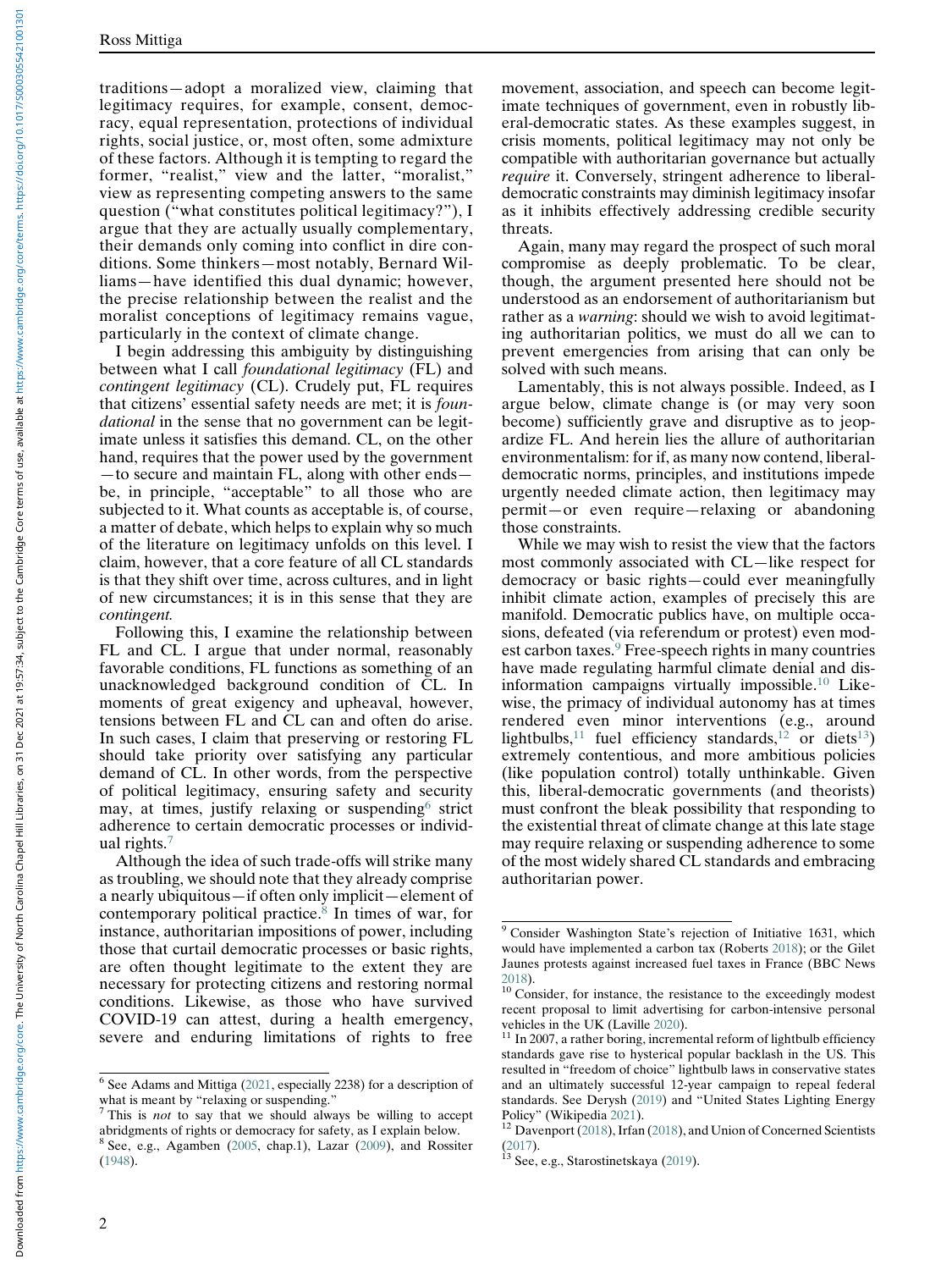I argue further that, as climate change is likely to be disruptive for a long time, it may also cause a more permanent reconfiguration of CL standards. That is, the climate crisis may not just lead to temporary and localized suspensions of (for example) democratic processes or individual rights but precipitate a more substantial and enduring shift in what counts as an "acceptable" use of political power. While there is space for concern about such changes, they may not be all for the worse. Imagine, for instance, if democratic representation came to be understood in intergenerational terms, such that only those governments that awarded formal standing to future people were considered legitimate; $^{14}$  $^{14}$  $^{14}$  or, if individual human rights were thought to be predicated on, and therefore limited by, a more basic biotic right to continued existence, shared by all living beings.<sup>[15](#page-2-1)</sup> In the final section, I limn three potential CL factors in this spirit, all of which, I claim, are already influencing normative assessments of legitimacy and are only likely to grow more salient as the climate crisis deepens.

Before moving on, three brief clarifications are necessary. First, in this article I separate questions about legitimacy from those concerning political obligation, and remain neutral about their relationship. Second, this article examines political legitimacy as a normative concept, $16$  but with the understanding that the values underpinning it are determined by the perspectives, experiences, and assessments of specific human communities in specific historical moments and thus are mutable in ways that many moral theories resist.[17](#page-2-3) Finally, I use "authoritarian" in fairly a generic and expansive sense throughout to refer to political arrangements or modes of governance that are illiberal (i.e., rights- and freedom-constraining), undemocratic, and characterized by a concentration of executive power.

#### TWO LEVELS OF POLITICAL LEGITIMACY

Our first task is to clarify what exactly is meant by political legitimacy. In this section, I examine a range of standard conceptions. My intention here is not to give an exhaustive overview of the (considerable) literature on legitimacy nor to endorse or critique any particular theory, but rather to introduce a useful conceptual distinction—that between FL and CL—in order to facilitate deeper analysis of authoritarian emergency powers.

#### <span id="page-2-5"></span><span id="page-2-4"></span>Foundational Legitimacy (FL)

As noted earlier, FL pertains to a government's ability to ensure the safety and security of its citizens. This is bound up with a range of political capacities and actions including, among other things, being able to ensure continuous access to essential goods (particularly food, water, and shelter), prevent avoidable catastrophes, provide immediate and effective disaster relief, and combat invading forces or quell unjustified uprisings or rebellions. If a government cannot fulfill these basic security functions, it is not legitimate, if it is even a government at all.

This security-centric view is most naturally associated with Thomas Hobbes, who famously held that a legitimate government is that which is able to end the war of all against all and establish the conditions neces-sary for lasting peace and fruitful social cooperation.<sup>[18](#page-2-4)</sup> These are such great goods that we should be willing (Hobbes thinks) to accept any power capable of providing them. Indeed, on his view, the greater the power, the better, as this entails a more stable and enduring provisioning, hence Leviathan's defense of absolute sovereignty. Notably, Hobbes concedes that unchecked power may result in a range of evils, like persecution of the innocent; yet, he thinks such risks are acceptable to the extent they are necessary for ensuring each person's overriding interest in his or her own preservation.[19](#page-2-5) (In fact, for Hobbes, our interest in self-preservation is so fundamental that it provides the limit of political obedience: we should submit to political authority only up to the point that doing so will bring about our personal demise.<sup>20</sup>) Thus, so long as a given government has the *power* to keep the peace and protect its citizens—which, for Hobbes, constitutes "the very essence of government"[21](#page-2-7)—its use of that power is, ipso facto, legitimate.

There are, of course, serious issues with Hobbes's view, most of which have been examined extensively.[22](#page-2-0) But a relevant problem for our purposes is that it is not immediately clear who is able to determine whether the sovereign is (capable of) protecting its citizens and therefore satisfying FL. Moreover, Hobbes affords little recourse for those subjected to a government that fails in this regard: he just repeatedly claims that only a greater power can oversee and check the sovereign,<sup>[23](#page-2-8)</sup> in many instances suggesting that this greater power may be God alone.<sup>[24](#page-2-3)</sup>

Even if we could find satisfying solutions to these problems, we should still reject Hobbes's more general view that ensuring the safety and security of those subject to a political power is *enough* for establishing

<span id="page-2-7"></span><span id="page-2-6"></span><span id="page-2-0"></span><sup>&</sup>lt;sup>14</sup> On this possibility, see, e.g., Dobson [\(1996\)](#page-12-4), Eckersley [\(2004,](#page-12-12) especially chapter 5), and Holden (2002, especially chapter 3).

<span id="page-2-2"></span><span id="page-2-1"></span><sup>&</sup>lt;sup>15</sup> As suggested in Leopold [\(1989](#page-12-9)). <sup>16</sup> As opposed to a "descriptive" one, of the sort standardly associated with Weber (1991).

<span id="page-2-8"></span><span id="page-2-3"></span> $17$  Here, I follow Williams [\(2005,](#page-13-10) 10).

<sup>&</sup>lt;sup>18</sup> See, e.g., Hobbes ([1994,](#page-12-14) chapter 30.1). <sup>19</sup> "And though of so unlimited a power men may fancy many evil consequences, yet the consequences of the want of it, which is perpetual war of every man against his neighbour, are much worse" (Hobbes [1994,](#page-12-14) chapter 20.18; see also 21.11–16, 14.29–30, 20.10, 20.18, 31.5).<br><sup>20</sup> See, e.g., Hobbes (1994, 21.21).

<sup>&</sup>lt;sup>21</sup> Hobbes ([1994,](#page-12-14) 21.17). <sup>22</sup> The literature on Hobbes is too voluminous to cite comprehensively. For a helpful and highly accessible treatment, see Klosko ([2013,](#page-12-15) chapter 2); for a compelling and concise critique, see Kors-gaard ([1997](#page-12-16), 25–30).<br><sup>23</sup> Hobbes [\(1994](#page-12-14), 20.18).<br><sup>24</sup> Hobbes (1994, 30.1).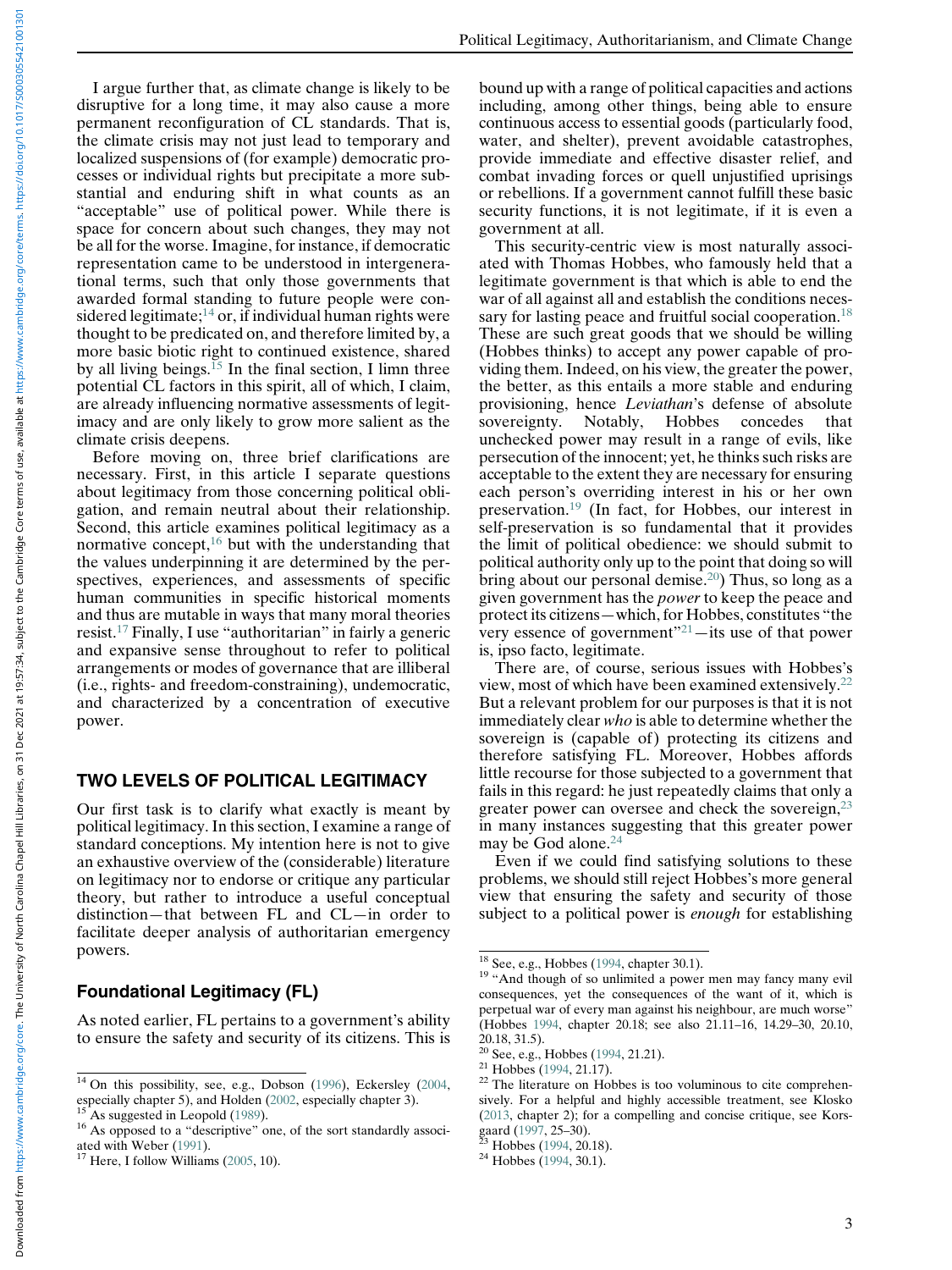the legitimacy of that power—at least given normal, reasonably favorable conditions. Bernard Williams makes this point. Like Hobbes, he believes that "the securing of order, protection, safety, trust, and the conditions of cooperation" comprises "the 'first' question of politics." Yet, "first" in this context simply indicates that solving it "is the condition of solving" other important political questions—that is, those at the level of CL. Thus, for Williams, in contrast to Hobbes, ensuring basic safety is a "necessary condition of legitimacy," but it is not always "sufficient."[25](#page-3-0) Rather, Williams argues, legitimacy also requires that power be exercised in broadly "acceptable ways."

The idea that in, and especially after, attending to order and security, broader questions about acceptability arise, is another way of indicating that legitimacy has a two-tiered dynamic. In this sense, the question of what counts as an acceptable use of power is, at bottom, one about which factors are relevant to CL. I examine the concept of CL in the following subsection. We should note here, however, as Williams is quick to do, that what counts as "acceptable" power will vary considerably across cultural and generational lines and, especially, in light of different material circumstances. Thus, in our contemporary world, democracy and liberal rights are widely regarded as essential facets of acceptability such that most—if not all—illiberal or nondemocratic regimes are considered illegitimate.[26](#page-3-1) Yet, in premodern times, other factors were considered central to acceptability, like the religious identification or familial lineage of the rulers.

This raises the obvious question: if contemporary conditions were to change, would rights and democracy remain central to legitimacy? Although Williams never addresses this question directly, he suggests in one passage that, in Hobbes's historical context, ensuring safety (by concluding the "war of all against all") may well have been sufficient for legitimacy. This observation raises further questions, however. What was it about Hobbes's time that made FL enough for legitimacy? Could similar conditions arise today[?27](#page-3-2) Moreover, how should a government proceed if a commitment to prevailing standards of acceptability jeopardize or directly undermine its ability to ensure basic safety? What if, for instance, a majority of citizens decide democratically not to redress an emerging existential threat? Should this seem implausible, consider how many thousands of people have organized, protested, and voted so as to frustrate or defeat even the most minimal, lowcost public-health policies during the COVID-19 pandemic—for example, requirements to wear a face-mask or maintain a safe distance in social settings.[28](#page-3-3)

<span id="page-3-4"></span>We should note finally that Hobbes' and Williams' basic claim—that a government's ability to protect citizens is an essential part of what makes it legitimate

—is underspecified. It is reasonable to think that what matters for legitimacy is not just a government's ability to protect citizens now but also its ability to continue doing so into the future.[29](#page-3-4) This becomes clearer when we consider how much people are often willing to sacrifice (themselves, their time, their property, etc.) to ensure that their society or nation will persist (and ideally flourish) after their own deaths. $30$  This suggests that FL is also intimately related to trust or confidence in a government's long-term capacities and ability to endure. Even if a state is characterized by peace and material sufficiency in the present, should it be sufficiently vulnerable to future threats—such that at any point it could plausibly no longer be able to respond to an emergency, maintain order, and protect citizens then it appears that government already lacks FL. As Hobbes, Williams, and others emphasize, legitimacy arises as a function of power; a powerless government therefore cannot be legitimate. This suggests that present conditions and security capacities are not enough for establishing FL. There must also be some evidence (or at least belief in the idea) that the government is, at minimum, not actively undermining its future security; and, more stringently, that it will be able to respond to still unknown critical threats if and when they should arise.

To summarize, then, a government possesses FL if it can and does protect citizens and has (or is at least believed to have) the power to continue doing so into the future. Yet, this is not (always) sufficient for political legitimacy. Other factors, related to what makes the use of political power acceptable, (typically) also matter. Important questions remain, however, about exceptional circumstances—that is, conditions under which FL may alone be sufficient. In the following two subsections, I approach these questions by way of examining contemporary standards of acceptability and their relationship to FL.

#### Contingent Legitimacy (CL)

According to theories of what I am calling CL, a government is legitimate if it exercises power in acceptable ways[.31](#page-3-1) What is capable of rendering power legitimate is a matter of extensive debate, which is evinced by the fact that much of the relevant literature operates on this level. Among the most commonly defended factors, however, are the presence of democratic rights and processes, consent, guarantees of equal representation, provision of core public benefits, protection of basic individual rights and freedoms, social justice, and

<span id="page-3-2"></span><span id="page-3-1"></span>

<span id="page-3-5"></span><span id="page-3-0"></span><sup>&</sup>lt;sup>25</sup> Emphasis added; Williams ([2005](#page-13-10), 3).<br><sup>26</sup> Williams ([2005,](#page-13-10) 7*ff*, 15).<br><sup>27</sup> This question is taken up below, in the section on climate emer-

<span id="page-3-3"></span>gency.<br><sup>28</sup> While this tendency has been most visible in the US, the same has transpired in Germany, Brazil, India, and many places besides.

 $29$  To be clear, none of the thinkers I have been discussing explicitly deny the relevance of this forward-looking dimension of FL, but all fail to examine it.

 $30$  On the ethical significance of belief in a future after one's own death, see Scheffler (2016).

There are many such theories, an exhaustive account of which I cannot provide here. For some emblematic views, however, see, e.g., Buchanan [\(2002](#page-12-17)), Nagel [\(1987](#page-13-12)), Rawls [\(1999](#page-13-13)), and Ripstein [\(2004](#page-13-14)). But cf. Simmons ([1999\)](#page-13-3), who distinguishes legitimacy from the "justification of power."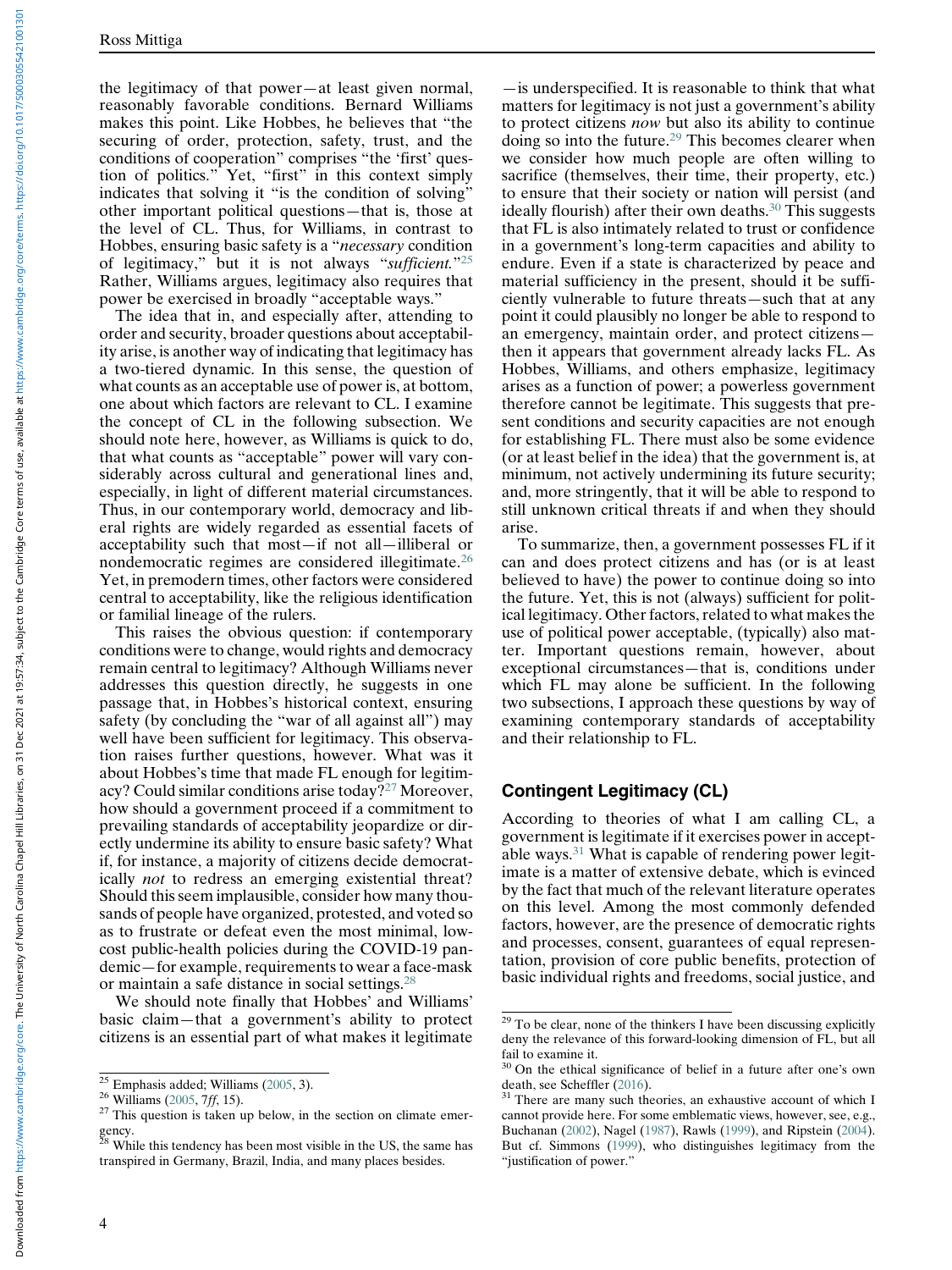observance of fairness principles. Most contemporary theorists maintain that legitimacy requires multiple of these factors—some of which are procedural and others substantive.<sup>[32](#page-4-0)</sup>

Concerning procedural factors, a common view is that democracy is essential for legitimacy. The precise reasons for this vary by the thinker. Some, like Thomas Christiano, hold that democracies provide the most fair and effective means for resolving evaluative disagree-ments among equals.<sup>[33](#page-4-1)</sup> Allen Buchanan, on the other hand, argues that wielding political power over equals can only ever be justified if each citizen has an "equal say" in determining who will command that power, and democracy alone can provide this.<sup>[34](#page-4-2)</sup> On both accounts, however, the basic conclusion is the same: democracy is essential for legitimacy.

Many theories also associate legitimacy with one or more substantive factors. One enduringly popular view centers on consent, taking this as necessary for squaring the imposition of coercive power with individual freedom and the moral equality of persons.[35](#page-4-3) This view is often criticized, however, on the ground that very few people ever actually consent to a government in the explicit and content-independent sense thought necessary for establishing political legitimacy. This difficulty has led sympathetic scholars to either adopt a mediated notion of consent—for example, tacit or hypothetical  $constant^{36}$  $constant^{36}$  $constant^{36}$ —or else insist that consent matters for grounding a government's "claim-right to obedience" but is irrelevant to the broader question of legitimacy.<sup>[37](#page-4-5)</sup> Many others, however, maintain that, given consent theory's problems, other factors are more relevant to legitimacy. Perhaps the most compelling alternative holds that a government is legitimate if it wields its power (a) so as to protect the most basic rights of those who are subject to it and (b) in such a way that expresses respect for those rights.[38](#page-4-6) This "basic-rights view" is understood to imply strict, constitutional limits on state power; it is popular among liberal thinkers because it avoids the obvious pitfalls of consent theory without resorting to consequentialism.

There are of course many other procedural and substantive factors associated with legitimacy. This very cursory survey, however, should suffice for examining three general issues facing all CL theories. First, as just noted, there is widespread disagreement about which factors are relevant to legitimacy—for example, democracy, protection of rights, consent. Moreover, most people (including most philosophers) value multiple factors. This raises the problem of determining which matter(s) *most*, particularly in instances of conflict.[39](#page-4-7) Should it be the case, for instance, that democratic processes yield results that undermine individual rights—as when majorities vote to limit free expressions of faith $40$ -reasonable people might disagree about whether such a decision is legitimate. We can refer to this as the problem of pluralism; it suggests that any firm agreement on what matters (most) for CL will remain elusive or at least always open to contestation and renegotiation.

The contestability of CL is likely a function of its historically determined character: bases of legitimation at this level come into existence slowly, often only partially supplanting others. For instance, before Hugo Grotius, Samuel Pufendorf, and the broader social-contract tradition emerged, there was little concern over whether states enjoyed the consent of those they governed.<sup>[41](#page-4-8)</sup> Other standards were thought to ground legitimacy. Robert Filmer, for one, argued that what makes a government legitimate is the ability of leaders to trace their lineages back to Adam.<sup>[42](#page-4-4)</sup> While this view may appear ridiculous, we must remember that lineage and religious affiliation were among the most salient CL factors until quite recently, and they undoubtedly continue to shape perceptions of legitimacy today. Consider, for instance, the rightwing obsession with former US President Barack Obama's religious views $43$ : the mere possibility that he was Muslim was thought by many to disqualify him from the office. Although this may seem a fringe position, opinion polls routinely show that religious identification matters greatly to many US citizens. (According to one survey, nearly one third of voters believe that atheists should be legally prohibited from becoming president.<sup>[44](#page-4-6)</sup>) These slow, historical processes of value change suggest that CL theories also face what we can call the problem of partial displacement. The essential idea is that when new legitimation factors emerge, earlier ones may not entirely disappear but only become less salient, at least for sizable portions of the citizenry. This further compounds the problem of pluralism noted above.

<span id="page-4-0"></span><sup>32</sup> Alternatively, following Scharpf [\(1999](#page-13-15), especially chapter 1), the relevant distinction could be described as that between input- and output-oriented bases of legitimation. I thank an anonymous reviewer for this point.

<span id="page-4-7"></span><span id="page-4-1"></span> $33$  See, e.g., Christiano ([1996,](#page-12-18) 35). See also, Christiano ([2008\)](#page-12-19), Waldron (1999), and Gaus (1997). Cf. Estlund (2008).

<span id="page-4-3"></span><span id="page-4-2"></span><sup>&</sup>lt;sup>34</sup> Buchanan [\(2002\)](#page-12-17). <sup>35</sup> This view is widely held among early social-contract theorists (e.g., Hobbes, Locke, and Rousseau) and more recently among those following Locke, like Nozick ([1974\)](#page-13-17) and Simmons ([2001\)](#page-12-22).  $36$  See, e.g., Hill (2001) and Peter [\(2017](#page-13-18)). Estlund's "normative

<span id="page-4-8"></span><span id="page-4-4"></span>consent" model also falls into this category [\(2008](#page-12-21), 117ff). Cf. Dworkin [\(1975](#page-12-23), especially 17–21), Pateman [\(1988](#page-13-19)), and Wellman

<span id="page-4-9"></span><span id="page-4-5"></span><sup>(</sup>[1996\)](#page-13-20).  $37$  Buchanan [\(2002](#page-12-17)) and Copp ([1999\)](#page-12-24). See also Raz ([1995,](#page-13-21) 356*f*) for further discussion.

<span id="page-4-6"></span>Buchanan [\(2002,](#page-12-17) 703).

<sup>&</sup>lt;sup>39</sup> Consider, e.g., the debate among "minimalist" theories of legitimacy, which hold that guarantees of basic human rights are sufficient for legitimacy, and more expansive accounts, which hold that democratic rights or processes are also necessary (Meckled-Garcia [2014\)](#page-12-25). <sup>40</sup> Consider, for example, Switzerland's 2009 "minaret ban," approved by popular referendum, or France's 2010 "burqa ban"  $(loi$  n° 2010-1192).

<sup>&</sup>lt;sup>41</sup> Peter ([2017\)](#page-13-18).  $\overline{a}$ <br><sup>42</sup> This idea of legitimacy by birthright survives, to some extent, in how many cultures and religious groups think about paternity: e.g., a child is "illegitimate" if it is not born to two wedded parents.

<sup>&</sup>lt;sup>43</sup> The racist conspiracies surrounding his birthplace, which never denied that he was raised and fully educated in the US, offer another

case in point.<br> $44 \text{ Cox}$  [\(2017](#page-12-26)) and Freedland ([2017\)](#page-12-27).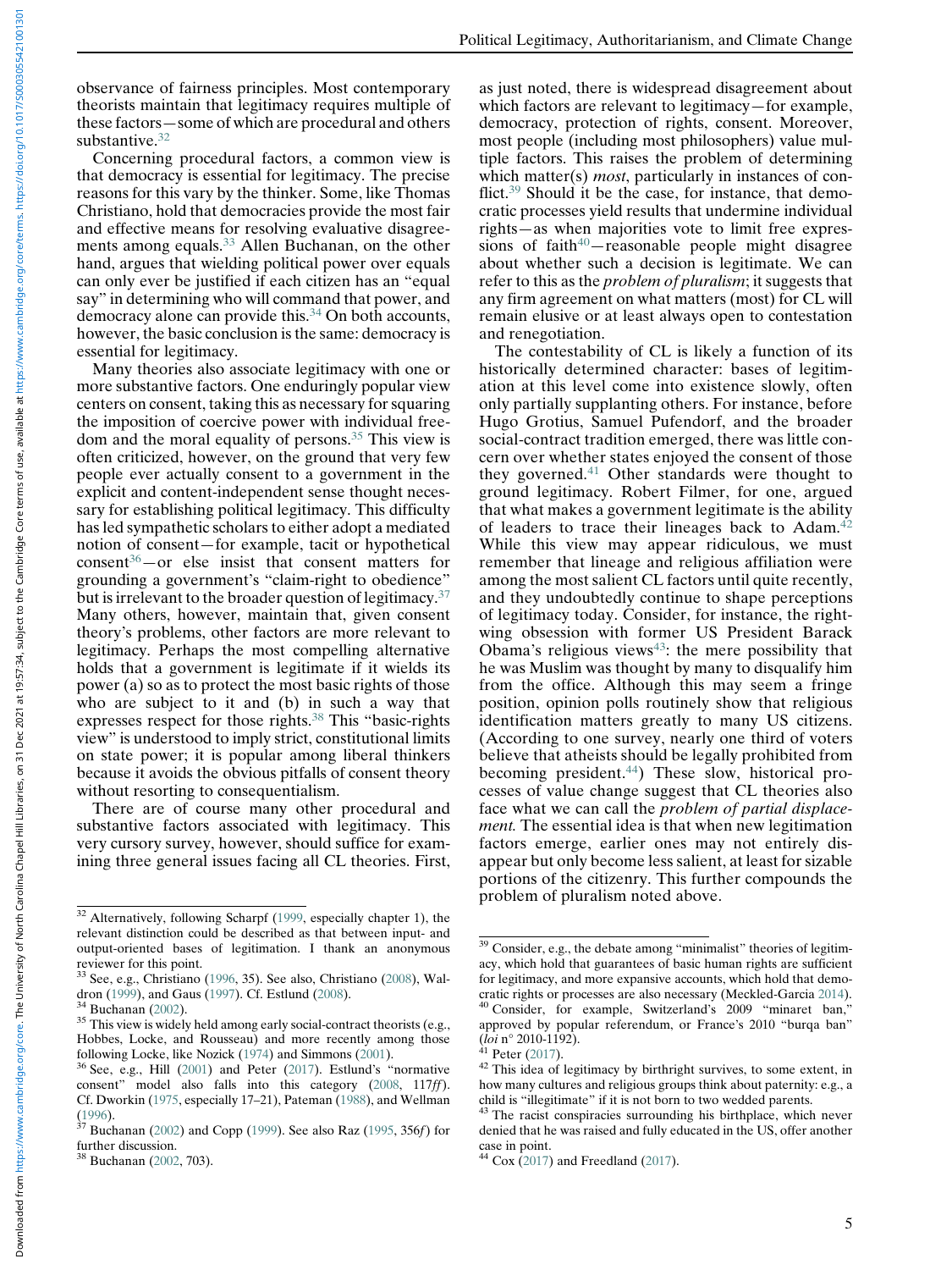A third and final issue concerns the fact that even widely shared and seemingly stable CL factors are routinely relaxed or abandoned during emergencies, often without calling into question the basic legitimacy of the government. We can refer to this as the problem of exceptional circumstances, examples of which are manifold.[45](#page-5-0) A familiar US case concerns Abraham Lincoln's authoritarian actions during the Civil War. As George Kateb [\(2015](#page-12-28), 63) describes, "Lincoln destroyed the revered Constitution temporarily to save it." This "destruction" involved suspending or failing to protect some of the most important rights that document enumerates—many of which, like habeas corpus, were then, as they are now, considered fundaments of political legitimacy. The ongoing COVID-19 pandemic offers another, more contemporary example: in liberaldemocratic states across the world, elections have been delayed, domestic and international movement severely restricted, associations and meetings limited or banned, commerce constrained, private factories repurposed by fiat, and in some cases free speech curtailed to prevent the spread of disinformation. Such authoritarian impositions are common during wars, economic depressions, and wide-scale natural disasters. Of course, not all emergencies are equal—or even real; thus, these powers have a high potential for abuse. Moreover, even when they do not function as a vehicle of corruption, the use of authoritarian powers may still precipitate or exacerbate political instability.[46](#page-5-1) Nevertheless, the fact that even liberal-democratic governments consistently resort to such powers in moments of great exigency suggests that the value of CL factors depends greatly upon the prevailing circumstances.

Understanding the problems of pluralism, partial displacement, and exceptional conditions makes clear why CL factors are rightly considered contingent: views about what makes the imposition of coercive political power acceptable vary tremendously across generations, cultures, states, and circumstances. Unless we adopt a Whiggish view of history—believing that, although only "discovered" recently, contemporary CL standards are nonetheless universal constants then we must conclude that what is often regarded as axiomatically true today—that only rights-respecting/ consent-based/democratic states are legitimate appears to be only contingently so—that is, true for those living in secular, postindustrial states. Quite different standards of legitimacy are and have been held, with equally great force, in different cultures and epochs, and still others are likely to emerge in the future.

## <span id="page-5-2"></span>THE RELATIONSHIP BETWEEN FL AND CL

<span id="page-5-4"></span><span id="page-5-3"></span>We must now consider the relationship between FL and CL. This relationship has not been well explored in the literature on legitimacy, perhaps because under reasonably favorable conditions—which are common today where much of the world's philosophy is produced—serious tensions between CL and FL tend not to arise. Rather, under such favorable conditions, the imperative of maintaining safety can be satisfied without violating CL factors. This, again, appears to be Williams' point in claiming that FL represents "the first political question": viz., once this question is resolved and security is assured, concerns about justice, rights, and democracy take center stage and legitimacy assumes a more complex, moral shape. In short, FL often operates (unacknowledged) in the background, being the more invisible, the more firmly security is established.

The possibility of conflict becomes obvious in crisis moments, however, during which the ability of a government to protect its citizens is no longer assured. Following the literature, we may refer to such moments as "states of exception."[47](#page-5-2) A state of exception (hereafter, SOE) is precipitated by an emergency (or credible threat thereof) of sufficiently great magnitude that prevailing political institutions, processes, norms, etc. either impede the swift action needed to preserve/restore normal conditions or simply break down[.48](#page-5-3) Faced with an SOE, political leaders have a terrible choice: either (a) relax or suspend any laws, processes, norms, etc. that hinder action—many of which may be central to CL—in order to respond expediently and effectively to the threat or (b) proceed with normal constraints intact and risk danger, destruction, and collapse.<sup>[49](#page-5-4)</sup>

The examples provided above, concerning political responses to the US Civil War and the COVID-19 pandemic, illustrate this dilemma. There are of course countless others, tracing back to the dictatorships of ancient Rome.[50](#page-5-0) My aim here, however, is not to enumerate types of emergency powers, nor to consider whether their use was or could have been justified in any particular case. Rather, I am interested in examining the tension that arises from the fact that, during SOEs, the institutional and normative structures that are meant to safeguard individual rights, democratic governance, equal representation, etc. may actually serve to hinder necessary action, and considering what this means for legitimacy.

My essential claim is that when such conflicts between CL and FL arise, political legitimacy will depend more (or even exclusively) on whether security needs are met than on whether CL factors are satisfied. Establishing this requires pursuing two basic

<span id="page-5-1"></span><span id="page-5-0"></span><sup>&</sup>lt;sup>45</sup> See, e.g., Rossiter ([1948](#page-13-5)) and Lazar ([2009\)](#page-12-6).<br><sup>46</sup> See, e.g., Rossiter (1948) and Fassin and Pandolfi [\(2010](#page-12-29)).

 $47$  See, e.g., Schmitt ([1985\)](#page-13-22) and Agamben ([2005\)](#page-11-1); but cf. Lazar [\(2009](#page-12-6), especially chap. 2) and Scheuerman [\(2006](#page-13-23)), who complicate the use of this term. Another possibility, following Walzer ([2006,](#page-13-21) chap. 16), would be to refer to them as "supreme emergencies."<br><sup>48</sup> Agamben [\(2005](#page-11-1)) and Schmitt ([1985,](#page-13-22) chap. 1).<br><sup>49</sup> As Rossiter ([1948,](#page-13-5) 290) aptly puts it, "Into whatever forbidden

fields of freedom the necessities of crisis may force the leaders of a constitutional government to go, go they must or permit the destruc-

tion of the state and its freedom."<br><sup>50</sup> See, e.g., Machiavelli ([1994,](#page-12-23) *Discourses on Livy* Bk. I, chap. 34) and Rossiter ([1948\)](#page-13-5).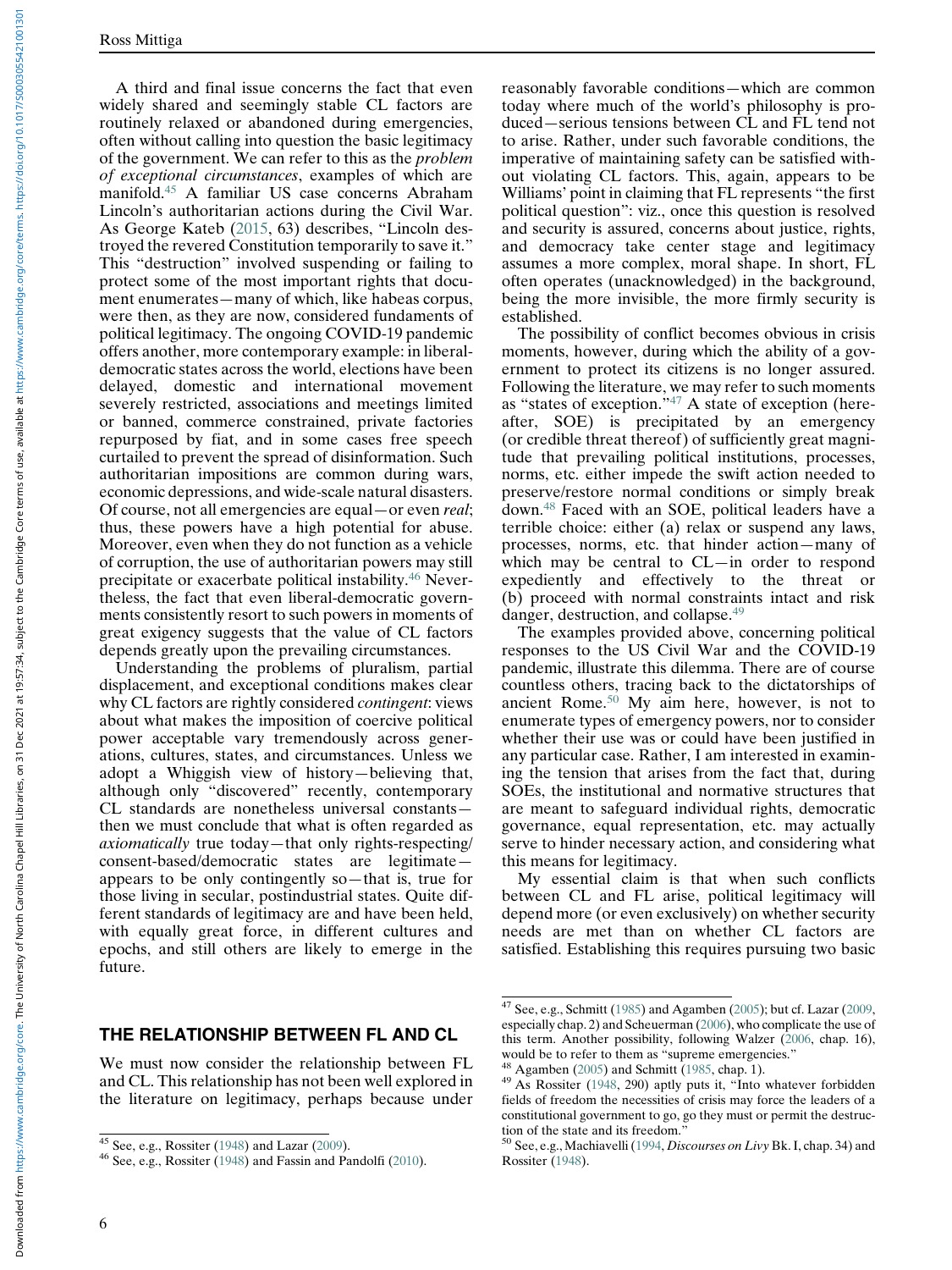questions: (1) what, exactly, justifies prioritizing FL over CL when conflicts between them occur? and (2) who decides when and to what extent such tradeoffs are permissible?

Concerning the first question, we must recall the basic difference between CL and FL. The factors associated with CL condition the use of political power by specifying, for instance, what can or cannot be done or sacrificed, how decisions should be made, and who counts (and for how much). The answers to these questions often appear to us as moral universals; yet, in practice, they are the products of long and contentious historical processes. FL, on the other hand, does not vary between societies, generations, or circumstances. Ensuring safety and security is always the primary—though, in good states, under reasonably favorable conditions, not the exclusive—end of political power.

Aristotle expresses something like this in insisting that the point of political society is to furnish the resources needed not just to live but to live well.<sup>[51](#page-6-0)</sup> Crudely put, FL is about living, CL about living well. And it is of course impossible to live well without living: after all, there can be no democracy of desolation, no fair social cooperation in conditions of extreme scarcity, no real rights when political stability is maintainable only through raw assertions of coercive power (if it can be maintained at all). In this sense, FL is necessarily prior to CL, and must be regarded as such in moments when trade-offs become a necessary part of the political calculus.[52](#page-6-1)

One might object here that a government's ability to keep us alive, however wretchedly, is not enough for legitimacy, even in thrall to a genuine SOE. Consider Patrick Henry's compelling plea to the Second Virginia Convention in 1775:

Is life so dear or peace so sweet as to be purchased at the price of chains and slavery? Forbid it, Almighty God! I know not what course others may take; but as for me, give me liberty or give me death!<sup>[53](#page-6-2)</sup>

Clearly, there are some values for which many people, like Henry, would willingly risk grave harm to protect or promote. But this fact is not in tension with my argument. Henry is criticizing the idea of authoritarian power being used in normal (non-SOE) conditions to maintain an artificial peace. My argument, however, is that relaxing or suspending CL standards is justifiable only when—and to the extent that—doing so is necessary to address serious and credible threats to citizens' safety.

Moreover, as both Hobbes and Williams stress, a legitimate government should not be the source of the security threat—the very "reign of terror"—its own power was meant to conclude.<sup>[54](#page-6-3)</sup> This would likely be the case, as it was for Henry, if a government abridges rights or circumvents democratic processes for reasons other than responding to a threat at the level of FL. The Chilean uprising of 2019 offers a helpful contemporary example of this point. In October of that year, the government deployed militarized police forces to curtail peaceful student protests against a sudden metro fare increase. Yet, the police violence and the democratic suppression it entailed served to catalyze additional, much larger protest actions. While most of these were peaceful, some, especially during the first two days, did involve property destruction and violence (particularly against police officers). Rather than attempting to de-escalate the situation through deliberation, ameliorative social policies, or even modest public apologies, the Piñera government instead responded by declaring martial law, greatly increasing the presence of armed forces, and implementing extreme curfews. These were authoritarian measures, which—the government claimed—were justified in light of the security threat posed by the demonstrations. In the framework I have been defending, however, such impositions could not have been considered legitimate, given that, again, the government's actions were and continued to be the real and direct source of the security threat and because other rights- and democracy-respecting (i.e., nonauthoritarian) solutions remained available. What ensued was not a security threat for the people so much as for (some of) the government. And to the extent ordinary people were at risk, nonauthoritarian means could have been used to defuse tensions and resolve the underlying danger.

This suggests another important point. I am not arguing that only unchecked authoritarian power is appropriate during an SOE. Sensible limits may be observed, which may effectively operate as temporary alternative bases of CL. In the Roman Republic, for instance, dictatorial powers were subject to regular assessment and renewal by the Senate, and so limited in time and scope.<sup>[55](#page-6-0)</sup> Similarly, most contemporary political societies require that a transparent standard be set for determining when a serious threat arises (and when it has passed) before ordinary CL factors can be justifiably overridden.<sup>[56](#page-6-1)</sup> These measures may (at least sometimes) prevent "emergencies" from being declared against amorphous entities, like terrorism, the threat of which has sustained a continuous "SOE" in the US since 2001.[57](#page-6-4) The literatures on just war and political violence suggest other plausible constraints.[58](#page-6-5) We might, for instance, stipulate that authoritarian interventions must be necessary—that is, that no other viable options remain for responding to the crisis at the speed or scale required. Also relevant would be a version of the success criterion, which holds that the

<span id="page-6-3"></span><span id="page-6-1"></span><span id="page-6-0"></span><sup>&</sup>lt;sup>51</sup> See, e.g., Aristotle [\(1998](#page-11-2), Bk. 1, chapter 2, especially 1252b25–35).<br><sup>52</sup> The essential idea here is captured well by Bertolt Brecht's famous remark: "grub first, then ethics." I thank an anonymous reviewer for

<span id="page-6-5"></span><span id="page-6-4"></span><span id="page-6-2"></span>this point.

 $53$  Quoted in Wirt [\(1817](#page-13-22)).

<sup>&</sup>lt;sup>54</sup> Williams ([2005](#page-13-10), 4).<br><sup>55</sup> See, e.g., Rossiter [\(1948](#page-13-5)) and Lazar ([2009,](#page-12-6) especially chapter 5).<br><sup>56</sup> Lazar [\(2009](#page-12-6), 133) and Scheuerman [\(2006](#page-13-23), 76*ff)*.<br><sup>57</sup> See, e.g., Korte [\(2017](#page-12-30)) and Lu [\(2019](#page-12-31)).<br><sup>58</sup> The following three s

tive adaptations of the same.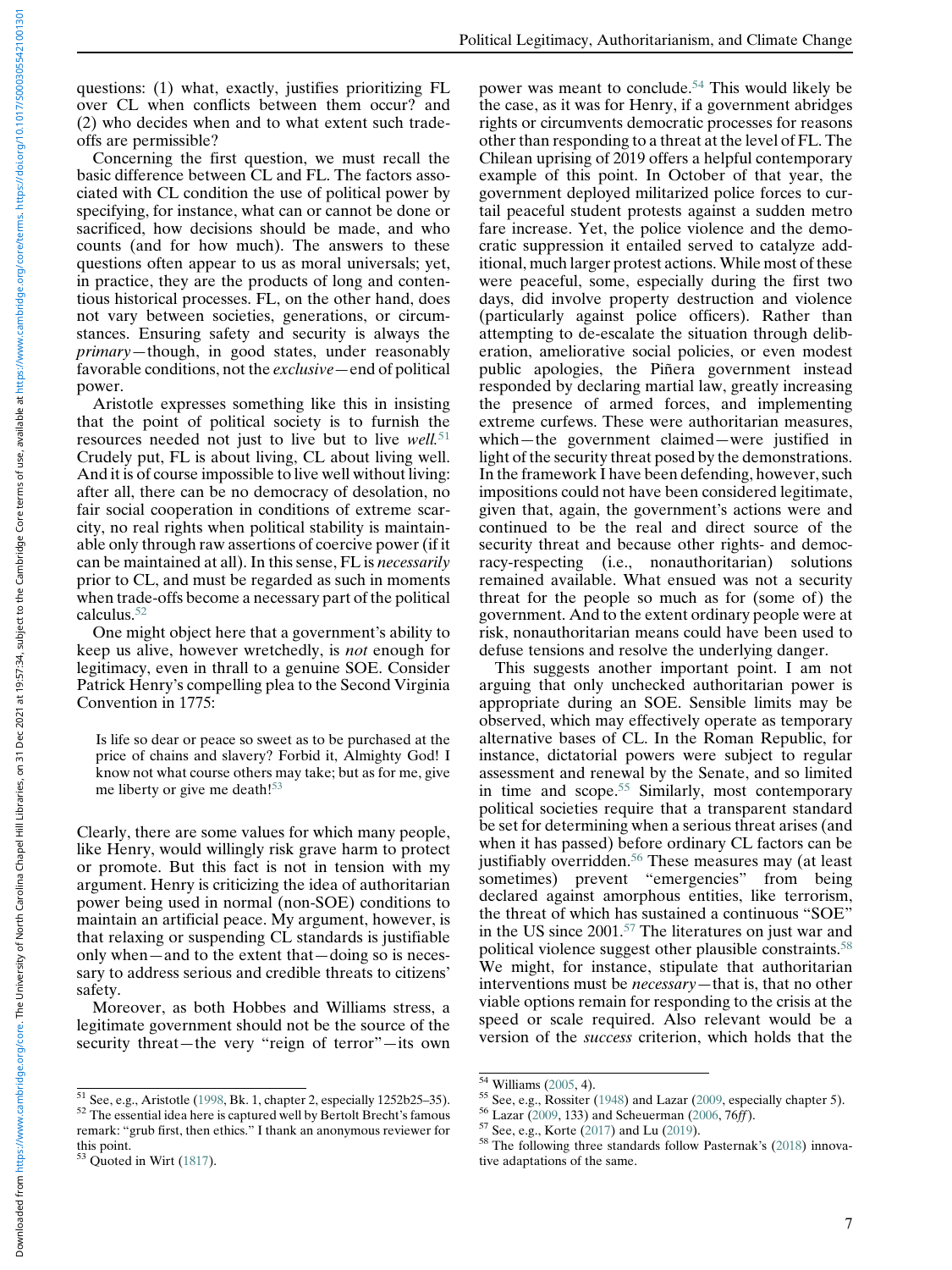exercise of such powers must have a reasonable chance of achieving their goal (i.e., overcoming the crisis). Another candidate would be something like the proportionality constraint, in this case specifying that authoritarian power should be exercised only to the extent necessary for, and in the domains relevant to, responding to the crisis.[59](#page-7-0) These points notwithstanding, it is important to note that limits on emergency powers are not coincident with ordinary CL factors. Moreover, in many cases, even legally constrained emergency powers may still be fully compatible with authoritarian governance.<sup>[60](#page-7-1)</sup>

This suggests the significance of the second question above, about who decides when a state is facing an SOE and which trade-offs are necessary for addressing it. The best-known answer to this question is Carl Schmitt's, who defined sovereignty precisely in terms of the capacity to "decide on the exception."[61](#page-7-2) This stands behind his critique of liberal democracy, which he believes lacks recourse to a single agent capable of declaring an SOE and deciding which, if any, CL factors must be relaxed or suspended in order to preserve safety. This is a serious defect, as it means that such governments may be unable to respond quickly and effectively to emergencies when they arise.

While this concern may be plausible in relation to an idealized liberal-democratic state, in politics, just as in nature, there are no pure forms. Virtually every government today has explicit provisions for emergency rule.[62](#page-7-3) For instance, the US National Emergencies Act affords the President a range of powers, including the ability to declare martial law, seize land, suspend the internet, and indefinitely detain suspects without criminal charges.[63](#page-7-4) Similar measures exist even in liberal-democratic states with a deep cultural-historical wariness of authoritarian power. This is true in Germany, for instance, which long resisted formally promulgating such powers, given that similar constitutional provisions—the now infamous Article 48 —provided a fully legal route for the Weimar govern-ment's descent into fascist totalitarianism.<sup>[64](#page-7-5)</sup>

Many states only ambiguously define the full scope of emergency powers an executive can wield, as well as the conditions that can trigger their use. In some sense, this is to be expected: it is difficult to specify in advance

what shape an emergency will take and how best to respond to it. As Schmitt stresses, the SOE "defies general codification."[65](#page-7-6) We can isolate some common features, however. In SOEs, legislative and judicial powers, along with ordinary constitutional checks and balances and individual rights, are often (to varying degrees) relaxed or suspended, whereas a unitary executive is greatly empowered (though typically within some time limit or subject to some, more or less transparent, oversight agency). In this way, the promulgation and use of emergency powers appears to blur the line between constitutional forms. Hence, Agamben's perceptive observation that the SOE "appears as a threshold of indeterminacy between democracy and absolutism."[66](#page-7-7)

Critically, this suggests that liberal-democracies do not have a monopoly on political legitimacy. Quite the opposite. The significant extent to which liberal-democratic governments avail themselves of consolidated and unchecked power to address crisis situations is a tacit acknowledgment that maintaining legitimacy (in the foundational sense) requires, at times, some infusion of authoritarianism. This of course should not cause us to dismiss the differences between constitutional forms in normal conditions or overlook the fact that a given government can be more or less legitimate than others, even during SOEs. It does suggest, however, that a capacity for authoritarian governance, as well as a means for expeditiously adopting it in dire circumstances, constitute essential components of political legitimacy.

## CLIMATE CHANGE AND LEGITIMACY

So far, I have argued that FL and CL ordinarily exist in harmony with one another. However, during, or in anticipation of SOEs, conflicts between CL and FL can and often do arise—particularly when factors associated with the former (like democratic processes or individual rights) limit a government's ability to preserve or restore security. In these cases, FL is necessarily prior to CL, as CL factors cannot be long sustained in conditions of great insecurity or scarcity. Put another way, without FL, there can be no CL, at least for long.

Prioritizing FL over CL in crisis moments may entail embracing authoritarian governance. In this sense, authoritarianism is not antithetical to political legitimacy; rather, legitimacy seems to require it, at least in exceptional circumstances. Again, this claim should not be taken as a denial of the potential dangers of authoritarianism, the vast potential for corruption it presents, or the extent to which emergencies can be fabricated to facilitate the consolidation of political power. Authoritarian governance is a blunt instrument, only to be wielded in times of great exigency.

<span id="page-7-0"></span><sup>59</sup> Still other standards might be defended, for instance, concerning transparency and accountability. Here, the literatures on states of emergency are instructive. See, e.g., Lazar ([2009\)](#page-12-6) and Scheuer-

<span id="page-7-3"></span><span id="page-7-2"></span>

<span id="page-7-1"></span>man [2006](#page-13-23).<br><sup>60</sup> As Lazar [\(2009](#page-12-6), esp. 141–7) shows.<br><sup>61</sup> Schmitt ([1985,](#page-13-22) 5).<br><sup>62</sup> Kreuder-Sonnen ([2019\)](#page-12-32), Agamben [\(2005](#page-11-1), chap. 1), and Rossiter [\(1948](#page-13-5)).  $63$  Goitein ([2019\)](#page-12-33) and Brennan Center for Justice [\(2020](#page-12-34)).  $64$  See Herf [\(2019](#page-12-35)). Germany only relented when the Allied powers

<span id="page-7-7"></span><span id="page-7-6"></span><span id="page-7-5"></span><span id="page-7-4"></span>made constitutional provision of emergency powers a condition of its full independence, on the ground that Allied troops stationed there would be vulnerable unless the German government possessed the legal means to protect them in exceptional circumstances. This external pressure, in addition to the internal pressure brought on by the massive protests of 1968, eventually led to the adoption of the Notstandsgesetze (the Germany Emergency Act).

 $^{65}$  Schmitt ([1985,](#page-13-22) 13).<br><sup>66</sup> Agamben [\(2005](#page-11-1), 3).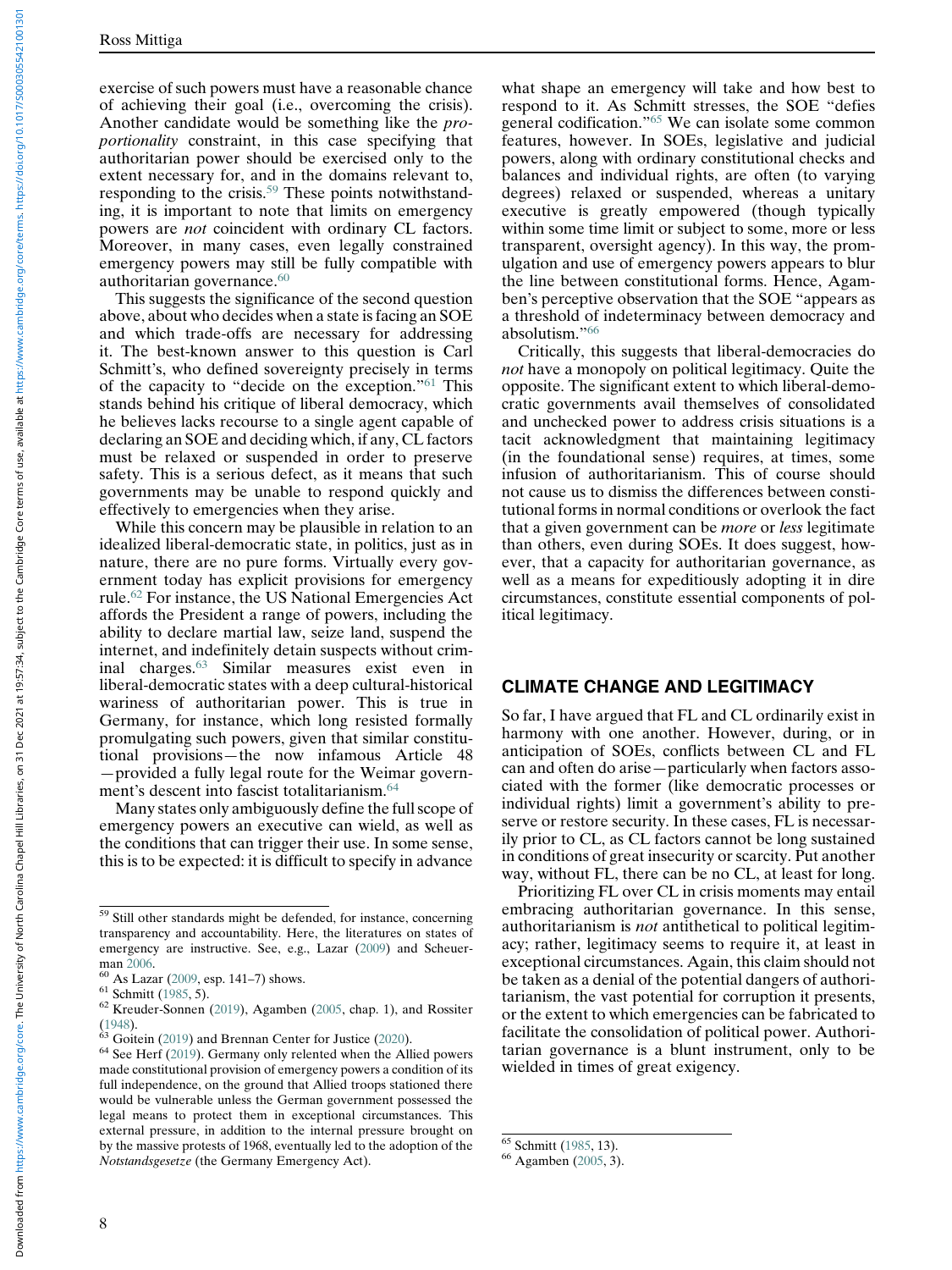Downloaded from https://www.cambridge.org/core. The University of North Carolie of hearth Chapel Hill Libraries, on 31 Dec 2021 at 1957:34, subject to the Cambridge or eterms of use, available at https://www.cambridge.org/ Downloaded from https://www.cambridge.org/core. The University of North Garolina chapel Hill Libraries, on 31 Dec 2021 at 1957:34, subject to the Cambridge or e terms of use, available at https://www.cambridge.org/core/ter

### Climate Emergency

Typically, the best means we have for avoiding recourse to authoritarian governance is preventing, as far as we are able, the kinds of emergencies that make it necessary. Unfortunately, after decades of inaction, this may no longer be possible with respect to climate change—in two senses. $67$ 

#### Emergency of Effects

First, and most obviously, climate change confronts us as an emergency of effects. As the most recent Intergovernmental Panel on Climate Change (IPCC) report shows unequivocally, climate change is already causing massive displacement, agricultural loss, famine and drought, extreme weather, and novel health crises in many regions and states. Without sufficient action, these and other "extreme events" will become consistent and crippling global phenomena by the end of the century.[68](#page-8-1) Indeed, according to a (likely conservative[69](#page-8-2)) report from the World Bank, "we're on track for a  $4^{\circ}$ C warmer world [by 2100] marked by extreme heat waves, declining global food stocks, loss of ecosystems and biodiversity, and life-threatening sea level rise." In such a world, the report concludes, there is simply "no certainty that adaptation ... is possible."[70](#page-8-3) The reasons for this are manifold; however, we can briefly consider a few salient points here.

For one, climate change is causing increasingly serious and frequent shocks to global food and water supplies. With the warming we have already "locked in," approximately one third of the glaciers in the Himalayan region, which today provide drinking water for nearly two billion people, are likely to disappear over the next several decades.<sup>[71](#page-8-4)</sup> Changes in precipitation and increased temperatures are similarly affecting access to water and disrupting agriculture in other parts of the world. Without drastic cuts in emissions, by 2080, southern Europe, Iraq, Syria, "the breadbasket regions of China," and "some of the most densely populated parts of Australia, Africa, and South America" may all experience "permanent extreme drought," far more severe and enduring than the worst of the North American Dust Bowl. Should this happen, "[n]one of these places, which today

supply much of the world's food, will be reliable sources of any."[72](#page-8-5) Taking all of this into account, the UN estimates that climate change may cause food prices to increase up to 84% by 2050.<sup>[73](#page-8-6)</sup>

Moreover, the extreme heat waves associated with climate change and the carbon pollution driving it are already directly causing millions of premature deaths each year.[74](#page-8-7) This tragedy is compounded by the unequal distribution of climate effects globally. For instance, according to Nicholas Stern, "compared with a world without climate change," 2° to 3°C of warming by 2100 will cause the deaths of "an additional 165,000– 250,000 children" each year in South Asia and sub-Saharan Africa alone.<sup>[75](#page-8-8)</sup> This helps to explain why a Marshall Islands representative described the Paris Agreement's modest pledges as "genocidal"[76](#page-8-0) and why current UN Secretary General Antonio Guterres is calling the latest IPCC report a "code red for humanity."[77](#page-8-9)

These developments are likely to aggravate preexisting stressors such as poverty, environmental degradation, and sociopolitical tensions, thereby triggering more frequent and aggressive resource conflicts. Indeed, according to one estimate, for every 0.5°C of warming, armed conflict is 10–20% more likely to occur.<sup>78</sup> For this reason, global security experts routinely refer to climate change as a "threat multiplier."[79](#page-8-11)

#### Emergency of Action

The time window for preventing these dreary outcomes is rapidly closing; in this sense, climate change also confronts us as an emergency of action. According to the IPCC, to have even a 50-50 chance of preventing a  $>$ 1.5ºC rise in global temperatures—which is widely regarded as the upper limit of relative safety—we must achieve an 80% reduction in global emissions by 2030 and a 100% reduction (i.e., complete carbon neutrality) by 2050.<sup>[80](#page-8-12)</sup> This would require an unprecedented mobilization of resources and political will—likely exceeding that undertaken during WWII<sup>[81](#page-8-2)</sup>-particularly among

<span id="page-8-10"></span><span id="page-8-9"></span><span id="page-8-8"></span><span id="page-8-7"></span><span id="page-8-6"></span><span id="page-8-5"></span><span id="page-8-0"></span><sup>67</sup> While I focus here exclusively on climate change, Jocelyn Stacey ([2018\)](#page-13-25) has persuasively argued that all environmental issues should be approached through the "perspective of an ongoing emergency." This is not (just) because many contemporary environmental issues constitute "emergencies in a conventional sense," but because, like emergencies, "the complex, adaptive nature of all environmental issues precludes reliably predicting which … contain the possibility of catastrophe" as well as our ability to determine "in advance how we ought to respond once the possibility of a catastrophe becomes apparent" ([2018,](#page-13-25) 15–6). These epistemic challenges suggest that the emergency governance framework may be enduringly relevant to environmental politics.<br><sup>68</sup> IPCC (2021).

<span id="page-8-12"></span><span id="page-8-11"></span><span id="page-8-3"></span><span id="page-8-2"></span><span id="page-8-1"></span><sup>&</sup>lt;sup>69</sup> Oreskes, Oppenheimer, and Jamieson ([2019\)](#page-13-28).<br><sup>70</sup> The World Bank ([2014\)](#page-13-27).<br><sup>71</sup> Wester et al. (2019).

<span id="page-8-4"></span>

<sup>&</sup>lt;sup>72</sup> Wallace-Wells ([2017,](#page-13-13) citing Cook et al. [2014\)](#page-12-37).<br><sup>73</sup> Relative to 2015 prices. Schlenker and Roberts [\(2009\)](#page-13-29).<br><sup>74</sup> Burnett et al. [\(2018](#page-12-20)) and Vohra et al. [\(2021](#page-13-19)).<br><sup>75</sup> Emphasis added; Stern ([2007,](#page-13-30) 55).<br><sup>76</sup> Pashley (2015 Burke ([2016\)](#page-12-38), both cited in Wallace-Wells ([2017\)](#page-13-13). In some cases, temperature increases alone are enough to spur aggression. According to one report, we could see as much as a 54% increase in armed conflict in sub-Saharan Africa by 2030 (Burke et al. 2009).

 $79$  Dale [\(2014](#page-12-39)). NATO also refers to climate change as a "threat multiplier" (Nuccitelli [2017\)](#page-13-32).<br><sup>80</sup> [https://www.ipcc.ch/site/assets/uploads/](https://www.ipcc.ch/site/assets/uploads/sites/2/2019/05/SR15_Chapter2_Low_Res.pdf;)

[sites/2/2019/05/SR15\\_Chapter2\\_Low\\_Res.pdf;](https://www.ipcc.ch/site/assets/uploads/sites/2/2019/05/SR15_Chapter2_Low_Res.pdf;) Watts ([2018\)](#page-13-14). This has been reaffirmed in the most recent report; see IPCC [\(2021](#page-12-36), section B).

 $81$  This argument has been made many times in the last few years, particularly in relation to "Green New Deal" proposals (see, e.g., McKibben [2016](#page-12-29)).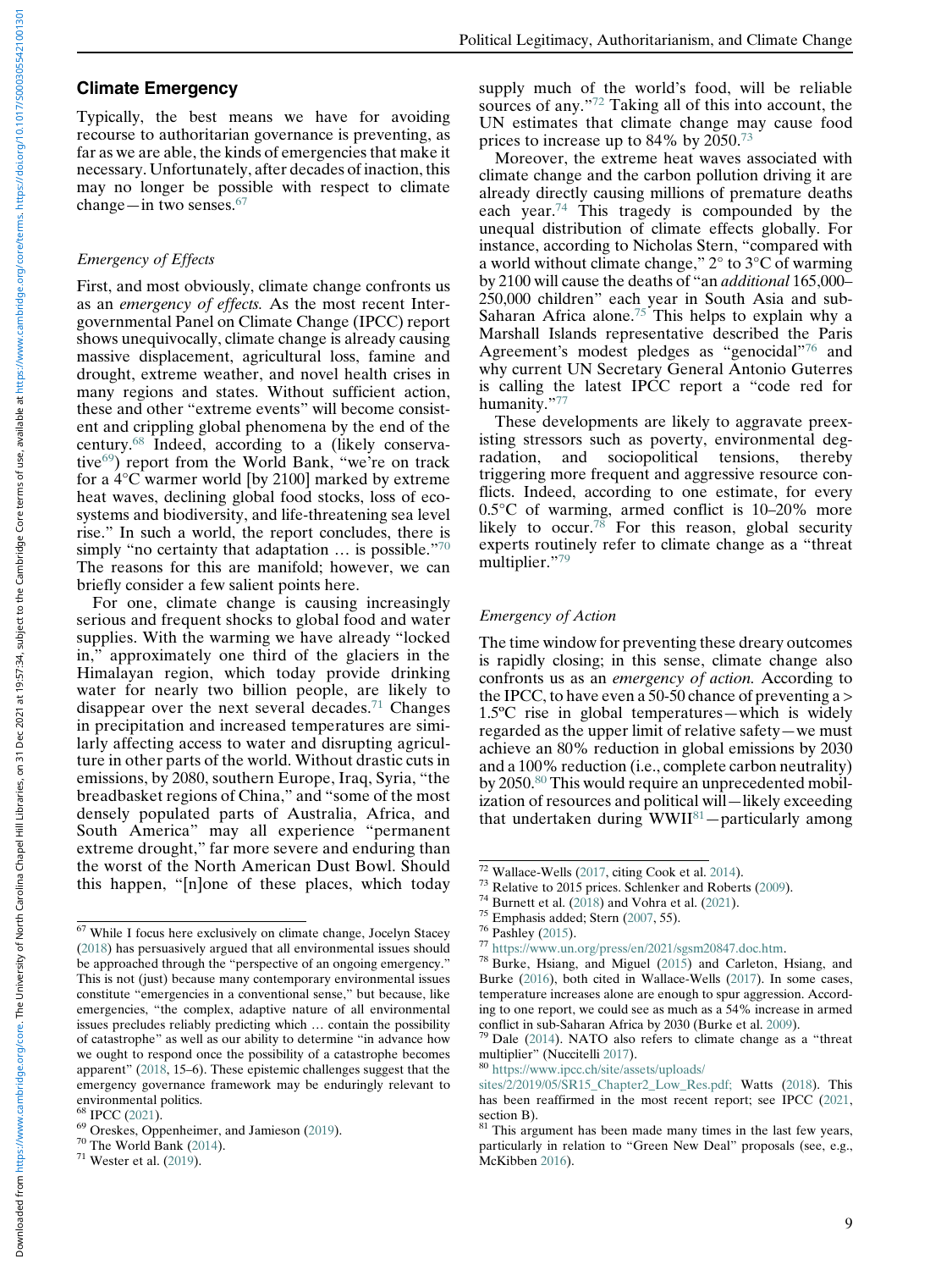the world's most heavily polluting (and typically recalcitrant) states, like the US, Australia, Canada, China, Brazil, and India. The necessary policies—which would almost certainly involve enormous public investments, and so new taxes or sovereign debt, along with expansive restrictions on individual behaviors and consumption—are not likely to be popular, and may indeed inspire considerable resistance, among both the general public and negatively affected industries. Nevertheless, preventing catastrophic climate change critically depends on governments' ability (and willingness) to rapidly promulgate, widely implement, and consistently enforce such policies, particularly during the next three decades.

#### Climate Action and Regime Legitimacy

Given all of this, it is clear why—often at the behest of committed activists—hundreds of governments, representing a combined 798 million people, have declared a "climate emergency."[82](#page-9-0) While these declarations are symbolically significant, they have rarely been paired with serious action. If this does not change soon, many states face the prospect of intense near-term shocks, scarcity, and violence, and all risk political catastrophe and collapse in the longterm.

In this sense, it appears that climate change constitutes a full-scale legitimacy crisis, even for otherwise legitimate governments. For if we take the imperative of ensuring safety and security to be a necessary condition of legitimacy, as I have been arguing we should, then it follows that those governments that do not undertake adequate climate action are, for that reason, illegitimate regardless of their commitments to liberal-democratic values or other normative virtues. The converse, however, is not (necessarily) true: so long as it is possible to maintain liberal-democratic institutions, norms, and principles in at least some domains of political life, undertaking adequate climate action will not be sufficient for legitimacy. Consequently, however admirable its commitment to climate action may be, a fully authoritarian regime (like China's) cannot, on that ground alone, be considered normatively legitimate. This asymmetry may dissolve, however, if, some decades from now, the climate crisis becomes so severe that nothing short of completely abandoning liberal-democracy would be capable of preventing (or forestalling) political collapse.<sup>[83](#page-9-1)</sup>

#### Authoritarian Climate Governance

I have argued that climate emergency may legitimate resorts to authoritarianism, both in managing the fallout from impending or unfolding climate catastrophes (i.e., emergency of effects) and in ensuring that such events are more limited in number and scope in the future (i.e., emergency of action). Assuming this is right, we should now consider what an authoritarian approach to climate governance might entail. Although it is not possible to answer this question fully here, we can consider a few possibilities.

For one, governments might impel citizens to make significant lifestyle changes. One pertinent example concerns curbing meat-heavy diets, common in the Global North, given the enormous carbon footprint of animal agriculture. Under normal conditions, any attempt to change how people eat would be considered an unacceptably paternalistic affront to individual autonomy. Yet, there is by now extensive evidence that it is likely impossible to avoid catastrophic climate change without drastic reductions in animal agriculture. Again, if such restrictions are necessary for preserving FL, then they may be justifiably imposed, even if doing so cuts against the wishes of democratic publics or violates individual or group-based rights.

We may also imagine a censorship regime that prevents the proliferation of climate denialism or disinformation in public media. This may well conflict with standard conceptions of freedom of expression or of the press. Again, however, to the extent those freedoms have been exercised in ways that have undermined (and continue to undermine) effective climate action,[84](#page-9-0) such censorship may be warranted. Likewise, effectively responding to climate change may require relaxing property rights in order to nationalize, shutter, or repurpose certain companies, particularly in the energy and agriculture sectors, so as to ensure that the transition away from carbon-intensive production happens rapidly, fairly, and at limited cost.<sup>[85](#page-9-2)</sup>

Governments might also justifiably limit certain democratic institutions and processes to the extent these bear on the promulgation or implementation of environmental policy. This could involve imposing a climate litmus-test on those who seek public office, disqualifying anyone who has significant (relational or financial) ties to climate-harming industries or a history of climate denialism. More strongly, governments may establish institutions capable of overturning previous democratic decisions (expressed, for example, in popular referenda or plebiscites) against the implementation of carbon taxes or other necessary climate policies.

<span id="page-9-2"></span><span id="page-9-0"></span><sup>&</sup>lt;sup>82</sup> As of December 2019, included here are Canada, the UK, Ireland, France, Argentina, Spain, and Austria, among others, as well as 1,261 local or municipal governments (Climate Emergency Declaration

<span id="page-9-1"></span>[<sup>2019\)</sup>](#page-12-28).<br> $83$  Versions of this haunting possibility are explored in several recent pieces (e.g., Battistoni [2018;](#page-12-20) Davis [2010;](#page-12-40) Mittiga [2018](#page-13-2); Mulgan [2014](#page-13-3)). Perhaps most notable is Mann and Wainwright [\(2018](#page-12-21)), which identifies a form of global climate authoritarianism, dubbed "Climate Maoism," as one of four possible future scenarios.

 $84$  See Oreskes and Conway [\(2011](#page-13-0)).<br> $85$  Actions like this already appear to be occurring. Consider the Netherland's Supreme Court's May 2021 ruling that by continuing to emit greenhouse gases in awareness of the harms involved, the oil company Royal Dutch Shell was in violation of Articles 2 and 8 of the European Convention on Human Rights (which guarantee the right to life and to family, respectively (Boffey [2021](#page-12-41)). Despite Shell's protests, the company is now required to reduce emissions by 45% by 2030, relative to 2019 levels.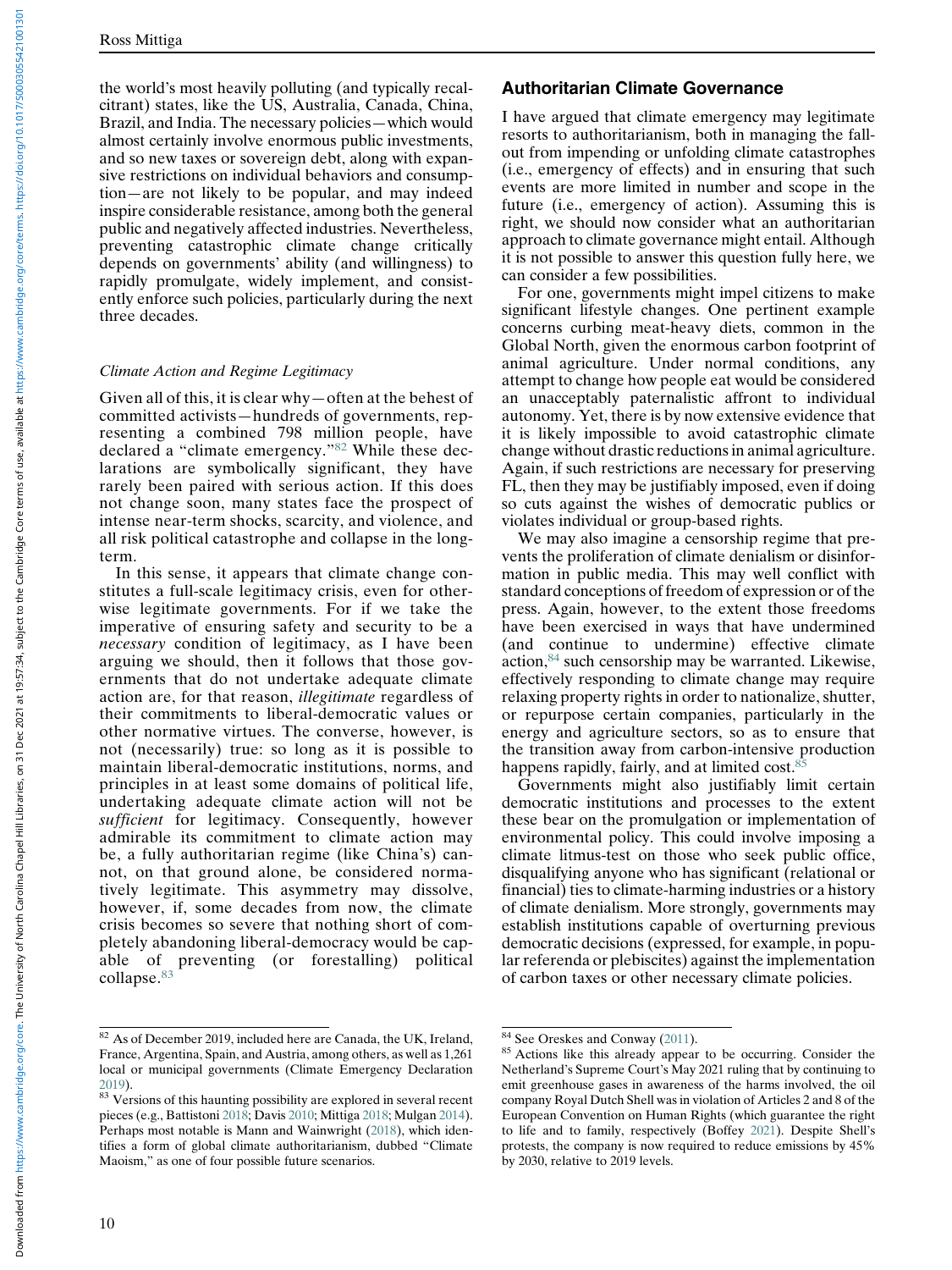Political Legitimacy, Authoritarianism, and Climate Change

This, again, is not exhaustive of what authoritarian environmentalism may entail. But the primary point here is that if, and to the extent that, ordinary CL factors inhibit urgently needed climate action, they may, on my account, be justifiably relaxed or suspended until the (credible threat of) emergency has passed. This is perhaps an unsettling conclusion but, at this late stage, there may simply be no other means of ensuring safety and so satisfying the basic demand of FL.

#### EMERGING BASES OF LEGITIMACY IN A CLIMATE OF NECESSITY

Responding to concerns about safety and security are not the only way in which climate change may affect political legitimacy. In addition to prompting temporary and local suspensions of prevailing liberal-democratic CL standards, the climate crisis may also give rise to new standards of legitimacy. Although I can only sketch this possibility here, historical experience suggests that grave crises can be generative in precisely this way[.86](#page-10-0) Consider, for instance, the way in which the provision of basic economic rights—to health care, unemployment insurance, senior pensions, etc. —came to be associated with political legitimacy following the Great Depression. Certainly, not every state provides for these rights, or even tries to; but it is undeniable that many people—particularly within advanced industrial societies—regard such economic safeguards as part of what makes their governments legitimate. In other words, states that (unnecessarily) perform poorly in this respect are widely considered less legitimate than states that can and do sustain a more generous suite of economic rights.

It is difficult to predict which new standards might arise through confrontation with climate change, but we can consider three possibilities here—all of which, I believe, are already influencing perceptions of legitimacy[.87](#page-10-1) The first, which we can call the stewardship standard, holds that a government that fails to adequately represent and attend to the interests of future generations (and perhaps of nonhuman animals and ecosystems) is, for that reason, illegitimate (or less legitimate). A commitment to stewardship—and the underlying sense of obligation to those with no voice who are or will be affected by the climate crisis—helps to explain why activist and scholarly critiques of climate change so often focus on the dangers it poses to those outside of the contemporary human community. (Consider Extinction Rebellion's "Declaration of Rebellion": "we declare it our duty to act on behalf of the security and well-being of our children, our communities and the future of the planet itself. […] We act on behalf of life."[88](#page-10-2)) In this sense, the stewardship standard is also an important driver of demands for new political institutions capable of affording representation to ecosystems, nonhuman animals, and future people[.89](#page-10-3) Clear examples of this are the recently constituted official positions in Wales ("the Future Generations Commissioner") and Sweden (informally, the "Minister for the Future"), which are tasked with ensuring that the interests of future citizens are taken into account in contemporary political institutions and forums.<sup>90</sup>

Another potential base of CL is the epistocracy standard, which holds that only those governments that operate in accordance with the best available evidence in critical policy domains are legitimate. Satisfying this standard may entail elevating the status or power of experts in the political process by, for instance, affording them a salient consultatory role or even some kind of veto power over legislation. Perhaps constitutionalbased judicial review provides a helpful model here; one can imagine a "Supreme Court of Climate Experts," tasked with evaluating, modifying, or striking down legislation to the extent it exacerbates the climate crisis or contributes to other grave forms of environmental destruction.

The third, and perhaps most obvious, emerging CL factor is the sustainability standard. Sustainability is a difficult concept to define. $91$  But the idea here would be that those governments that act so as to preserve and protect the natural environment, domestically and abroad, are (more) legitimate, whereas those that do not, are not (or are less so). This standard may conflict with a full-throated provision of individual rights, insofar as ensuring sustainability may sometimes require limiting the extent to, or manner in which, individuals can interfere with other species or particular ecosystems. Relatedly, if we accept, as many compellingly argue, $92$  that carbon-fueled, growth-centric capitalism is a root cause of climate change and inherently unsustainable, then the sustainability standard may also entail that those governments which refuse to transcend "fossil capitalism" are illegitimate (or less legitimate). In any case, ensuring some viable notion of sustainability appears increasingly relevant to normative assessments of political legitimacy, and perhaps, with time, will become even more salient than

<span id="page-10-0"></span><sup>86</sup> Rossiter [\(1948](#page-13-5), 13, 295) claims that such "alterations" are inevitable after any large-scale crisis; however, he takes the (reasonably) pessimistic view that they tend to be "unfavorable." Here, I am interested in potentially positive changes that may arise, although I do not want to suggest that such changes are inevitable or that significant negative developments will not (also) occur.<br> $\frac{87}{2}$  There is an interest.

<span id="page-10-6"></span><span id="page-10-5"></span><span id="page-10-4"></span><span id="page-10-3"></span><span id="page-10-2"></span><span id="page-10-1"></span>There is an interesting parallel between the emerging standards of political legitimacy I describe here and certain green republican ideals, like those exhorted by Barry and Smith ([2008\)](#page-11-3). This suggests that the future need not be considered purely in terms of maintaining prevailing forms of liberalism or succumbing to authoritarianism. Rather, to the extent more eco-centric CL standards take hold, different political forms—including green republicanism or even something akin Mann and Wainwright's ([2018\)](#page-12-21) postcapitalist "Climate X" scenario—may emerge.

<sup>&</sup>lt;sup>88</sup> <https://extinctionrebellion.uk/declaration/>.<br><sup>89</sup> See, e.g., Eckersley ([2004\)](#page-12-12), González-Ricoy and Gosseries ([2016\)](#page-12-42), and Holden (2002).

<sup>&</sup>lt;sup>90</sup> Caney [\(2016](#page-12-13)).<br><sup>91</sup> Thiele [\(2013](#page-13-31)).<br><sup>92</sup> The literature here is voluminous, but see, e.g., Klein [\(2014](#page-12-37)), Malm ([2016\)](#page-12-12), and Barry [\(2012](#page-11-4)).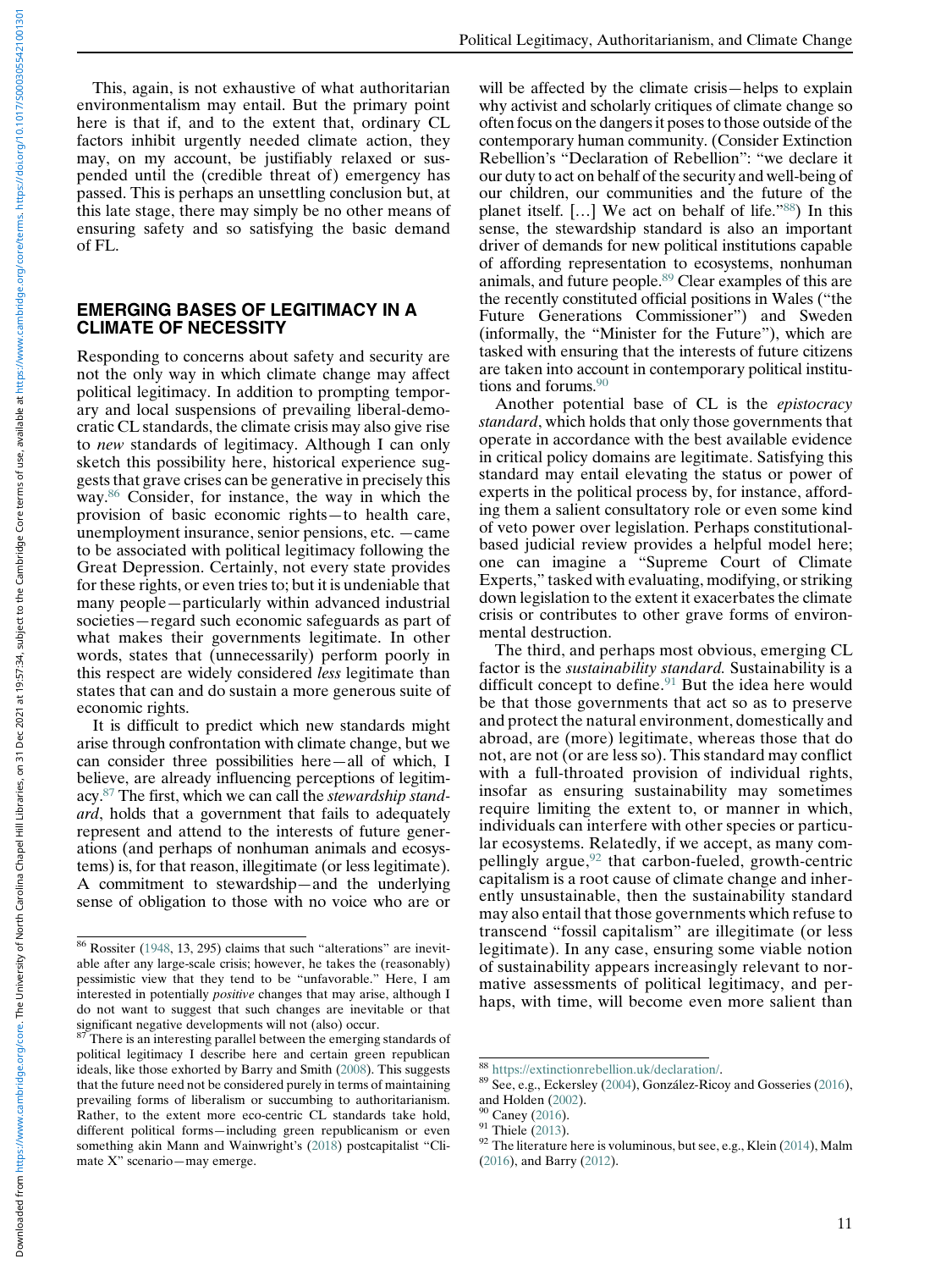many of the individual freedoms and rights so cherished today.

This is only a cursory treatment of complex emerging trends in public morality. But there can be little doubt that these three standards are already shaping public perceptions of political legitimacy and will likely only grow more salient as the crisis deepens. Evidence of this is the extent to which civil disobedience campaigns which can plausibly be interpreted as responses to illegitimate political power—often describe their work in just these terms—that is, as demands for greater stewardship, to heed the words of experts, or to implement sustainability policies. Yet, the extent to which these emerging standards will come to supplant or at least qualify prevailing CL standards is something that can only be discerned fully in retrospect.

## **CONCLUSION**

In this article, I have argued that political legitimacy operates at two distinct levels. Most fundamentally, legitimacy requires that governments ensure the safety and security of their citizens, now and into the future; governments that cannot or will not perform this function, are, for that reason, illegitimate. Yet, while ensuring safety and security is a necessary condition of legitimacy, it is not all that matters—at least not normally. Legitimacy also requires that governments exercise their power in broadly acceptable ways. What counts as acceptable, however, varies considerably across generational and cultural lines and in light of different circumstances. For this reason, even the most widely celebrated standards—including the protection of basic rights and adherence to democratic processes —remain open to contestation and reconfiguration and, in this sense, are contingent.

Under normal, reasonably favorable conditions, these two modes of legitimation operate in harmony. In crisis moments, however, prevailing liberal-democratic CL factors may obstruct a government's ability to preserve or restore conditions of safety and stability and so ensure FL. In these cases, legitimacy may necessitate recourse to emergency powers, which are often authoritarian in character and scope. This is undoubtedly an uncomfortable conclusion. Yet, it suggests a valuable lesson: often, our best means for avoiding legitimating authoritarian power is to prevent or expediently redress the kinds of grave security threats that make the use of such power necessary.

<span id="page-11-4"></span><span id="page-11-2"></span><span id="page-11-1"></span><span id="page-11-0"></span>We may be too late for this with respect to climate change, however, which, after decades of inaction, represents a clear threat to public safety across the world (albeit much more so in some regions than in others<sup>[93](#page-11-5)</sup>). With little time left, only a rapid—and thus potentially rights- and democracy-abridging—mobilization of resources may be sufficient to prevent its most catastrophic effects. Of course, if governments can undertake action within the purview of prevailing CL factors—which is to say, without infringing upon individual rights or democratic processes—they should do so. But if adhering to CL factors proves incompatible with responding effectively to the climate crisis, then political legitimacy may require adopting a more authoritarian approach.

### ACKNOWLEDGMENTS

Earlier versions of this article were presented at the 2019 Western Political Science Association Conference, a 2020 book workshop at the University of Virginia, and the 2020 American Political Science Association Conference. I thank the attendees, copanelists, and discussants for their valuable feedback on those occasions. I am also grateful to Brooke Ackerly, Matthew Adams, Lawrie Balfour, Colin Bird, Tal Brewer, Simon Caney, Peter Christoff, Alfonso Donoso, Francisca González, George Klosko, Chi Kwok, Catriona McKinnon, David Morrow, Ryan Pevnick, Pedro Riquelme, Jen Rubenstein, Matías Sepulveda, Steve Vanderheiden, Stephen White, and the article's three anonymous reviewers for their many helpful comments.

### FUNDING STATEMENT

The research presented here received financial support from ANID's FONDECYT de Iniciación grant program (project no. 11201060).

## CONFLICT OF INTEREST

The author declares no ethical issues or conflicts of interest in this research.

## ETHICAL STANDARDS

The author affirms this research did not involve human subjects.

## **REFERENCES**

- Adams, Matthew, and Ross Mittiga. 2021. "Material Scarcity and Scalar Justice." Philosophical Studies 178(7): 2237-56.
- Agamben, Giorgio. 2005. State of Exception, trans. Kevin Attell. Chicago: University of Chicago Press.
- Aristotle. 1998. Politics, trans. C. D. C. Reeve. Indianapolis, IN: Hackett Publishing Company.
- Barry, John. 2012. "Climate Change, 'the Cancer Stage of Capitalism' and the Return of Limits to Growth." In Climate Change and the Crisis of Capitalism, eds. Mark Pelling, David Manuel-Navarrete, and Michael Redclift, 129–42. London: Routledge.
- Barry, John, and Kimberly Smith. 2008. "Civic Republicanism and Green Politics." In Building a Citizen Society: The Emerging Politics of Republican Democracy, eds. Stuart White and Daniel Leighton, 123–45. London: Lawrence and Wishart.

<span id="page-11-5"></span><span id="page-11-3"></span><sup>&</sup>lt;sup>93</sup> Poor and developing states are often among the most vulnerable, for both geographical and economic reasons (Posner and Weisbach [2010,](#page-13-16) 21–3).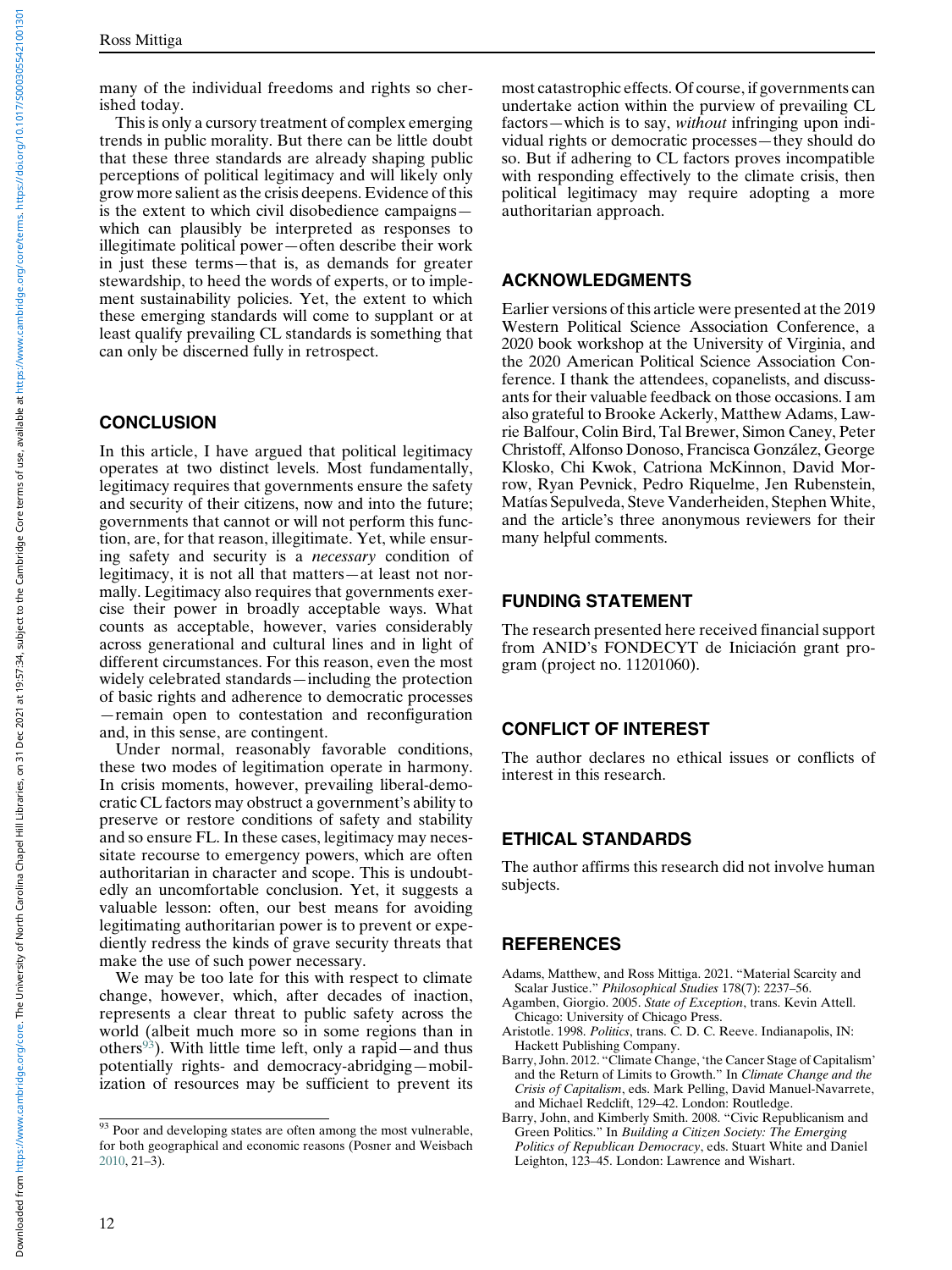- Downloaded from https://www.cambridge.org/core. The University of North Carolie of hearth Chapel Hill Libraries, on 31 Dec 2021 at 1957:34, subject to the Cambridge or eterms of use, available at https://www.cambridge.org/ Downloaded from https://www.cambridge.org/core. The University of North Garolina chapel Hill Libraries, on 31 Dec 2021 at 1957:34, subject to the Cambridge or e terms of use, available at https://www.cambridge.org/core/ter
- <span id="page-12-20"></span>Battistoni, Alyssa. 2018. "States of Emergency." The Nation, July 21. [https://www.thenation.com/article/archive/political-theory-for-an](https://www.bbc.com/news/world-europe-46331783)[age-of-climate-change/.](https://www.bbc.com/news/world-europe-46331783)
- <span id="page-12-7"></span><span id="page-12-1"></span>BBC News. 2018. "France Fuel Unrest: 'Shame' on Violent Protesters, Says Macron." BBC News, November 25. [https://](https://www.bbc.com/news/world-europe-46331783) [www.bbc.com/news/world-europe-46331783](https://www.bbc.com/news/world-europe-46331783).
- <span id="page-12-33"></span><span id="page-12-0"></span>Beeson, Mark. 2010. "The Coming of Environmental Authoritarianism." Environmental Politics 19 (2): 276-94.
- <span id="page-12-41"></span>Boffey, Daniel. 2021. "Court Orders Royal Dutch Shell to Cut Carbon Emissions by 45% by 2030." The Guardian, May 26.
- <span id="page-12-42"></span><span id="page-12-34"></span>Brennan Center for Justice. 2020. "A Guide to Emergency Powers and Their Use." Brennan Center for Justice at New York University School of Law. [https://www.brennancenter.org/our-work/](https://www.brennancenter.org/our-work/research-reports/guide-emergency-powers-and-their-use) [research-reports/guide-emergency-powers-and-their-use](https://www.brennancenter.org/our-work/research-reports/guide-emergency-powers-and-their-use).
- <span id="page-12-17"></span><span id="page-12-2"></span>Buchanan, Allen. 2002. "Political Legitimacy and Democracy." Ethics 112(4): 689–719.
- <span id="page-12-3"></span>Burke, Marshall B., Edward Miguel, Shanker Satyanath, John A. Dykema, and David B. Lobell. 2009. "Warming Increases the Risk of Civil War in Africa." PNAS 106(49): 20670–74.
- <span id="page-12-35"></span>Burke, Marshall, Solomon M. Hsiang, and Edward Miguel. 2015. "Climate and Conflict." Annual Review of Economics 7: 577–617.
- <span id="page-12-22"></span>Burnett, Richard, Hong Chen, Mieczysław Szyszkowicz, Neal Fann, Bryan Hubbell, C. Arden Pope III, Joshua S. Apte, et al. 2018. "Global Estimates of Mortality Associated with Long-Term Exposure to Outdoor Fine Particulate Matter." PNAS 115 (38): 9592–7.
- <span id="page-12-36"></span><span id="page-12-14"></span><span id="page-12-13"></span>Caney, Simon. 2016. "Political Institutions for the Future: A Fivefold Package." In Institutions for Future Generations, eds. Axel Gosseries and Iñigo González Ricoy, 135–55. Oxford: Oxford University Press.
- <span id="page-12-38"></span>Carleton, T., S. M. Hsiang, and M. Burke. 2016. "Conflict in a Changing Climate." The European Physical Journal: Special Topics 225: 489–511.
- <span id="page-12-18"></span><span id="page-12-11"></span>Christiano, Thomas. 1996. The Rule of the Many. Boulder, CO: Westview Press.
- <span id="page-12-19"></span>Christiano, Thomas. 2008. The Constitution of Equality: Democratic Authority and Its Limits. Oxford: Oxford University Press.
- <span id="page-12-28"></span><span id="page-12-5"></span>Climate Emergency Declaration. 2019. "Climate emergency declarations in 1,261 jurisdictions and local governments cover 798 million citizens." [https://climateemergencydeclaration.org/](https://climateemergencydeclaration.org/climate-emergency-declarations-cover-15-million-citizens/) [climate-emergency-declarations-cover-15-million-citizens/.](https://climateemergencydeclaration.org/climate-emergency-declarations-cover-15-million-citizens/)
- <span id="page-12-37"></span>Cook, Benjamin I., Jason E. Smerdon, Richard Seager, and Sloan Coats. 2014. "Global Warming and 21st Century Drying." Climate Dynamics 43(9): 2607–27.
- <span id="page-12-24"></span><span id="page-12-16"></span><span id="page-12-15"></span>Copp, David. 1999. "The Idea of a Legitimate State." Philosophy & Public Affairs 28(1): 3–45.
- <span id="page-12-30"></span><span id="page-12-26"></span>Cox, Daniel. 2017. "Way More Americans May Be Atheists Than We Thought." FiveThirtyEight, May 18, 2017.
- <span id="page-12-39"></span><span id="page-12-32"></span>Dale, Catherine. 2014. "The 2014 Quadrennial Defense Review (QDR) and Defense Strategy: Issues for Congress." Report, Congressional Research Service, February 24. [https://sgp.fas.org/](https://sgp.fas.org/crs/natsec/R43403.pdf) [crs/natsec/R43403.pdf.](https://sgp.fas.org/crs/natsec/R43403.pdf)
- <span id="page-12-10"></span><span id="page-12-8"></span>Davenport, Coral. 2018. "Trump Administration Unveils Its Plan to Relax Car Pollution Rules." The New York Times, August 2.
- <span id="page-12-40"></span><span id="page-12-6"></span>Davis, Mike. 2010. "Who Will Build the Ark?" New Left Review 61. [https://newleftreview.org/issues/ii61/articles/mike-davis-who-will](https://newleftreview.org/issues/ii61/articles/mike-davis-who-will-build-the-ark)[build-the-ark.](https://newleftreview.org/issues/ii61/articles/mike-davis-who-will-build-the-ark)
- <span id="page-12-9"></span>Derysh, Igor. 2019. "Trump's Repeal of Light Bulb Standards Will Increase Pollution, Cost Billions." Salon, February 17.
- <span id="page-12-31"></span><span id="page-12-4"></span>Dobson, Andrew. 1996. "Representative Democracy and the Environment." In Democracy and the Environment, eds. William M. Lafferty and James Meadowcroft, 124–39. Cheltenham, UK: Edward Elgar.
- <span id="page-12-23"></span>Dworkin, Ronald. 1975. "The Original Position." In Reading Rawls, ed. Norman Daniels, 16–52. New York: Basic Books.
- <span id="page-12-12"></span>Eckersley, Robyn. 2004. The Green State: Rethinking Democracy and Sovereignty: Cambridge, MA: MIT Press.
- <span id="page-12-21"></span>Estlund, David. 2008. Democratic Authority. Princeton, NJ: Princeton University Press.
- <span id="page-12-29"></span><span id="page-12-25"></span>Fassin, Didier, and Mariella Pandolfi. 2010. Contemporary States of Emergency. The Politics of Military and Humanitarian Interventions. New York: Zone Books.
- <span id="page-12-27"></span>Freedland, Jonathan. 2017. "In God We Trust: Why Americans Won't Vote in an Atheist President." The Guardian, August 8.
- Gaus, Gerald. 1997. "Reason, Justification, and Consensus: Why Democracy Can't Have It All." In Deliberative Democracy, eds. James Bohman and William Rehg, 205–42. Cambridge, MA: MIT Press.
- Gilley, Bruce. 2012. "Authoritarian Environmentalism and China's Response to Climate Change." Environmental Politics 21(2): 287–307.
- Goitein, Elizabeth. 2019. "The Alarming Scope of the President's Emergency Powers." The Atlantic, January/February. [https://](https://www.theatlantic.com/magazine/archive/2019/01/presidential-emergency-powers/576418/) [www.theatlantic.com/magazine/archive/2019/01/presidential](https://www.theatlantic.com/magazine/archive/2019/01/presidential-emergency-powers/576418/)[emergency-powers/576418/.](https://www.theatlantic.com/magazine/archive/2019/01/presidential-emergency-powers/576418/)
- González-Ricoy, Iñigo, and Axel Gosseries, eds. 2016. Institutions for Future Generations. Oxford: Oxford University Press.
- Han, Heejin. 2015. "Authoritarian Environmentalism under Democracy: Korea's River Restoration Project." Environmental Politics 24(5): 810–29.
- Han, Heejin. 2017. "Singapore, a Garden City: Authoritarian Environmentalism in a Developmental State." The Journal of Environment & Development 26(1): 3–24.
- Herf, Jeffrey. 2019. "Emergency Powers Helped Hitler's Rise. Germany Has Avoided Them Ever Since." The Washington Post, February 19.
- Hill, Thomas E. 2001. "Hypothetical Consent in Kantian Constructivism." Social Philosophy and Policy 18(2): 300–29.
- Hobbes, Thomas. 1994. Leviathan: With Selected Variants from the Latin Edition of 1668, ed. Edwin Curley. Dallas, TX: Hackett.
- Holden, Barry. 2002. Democracy and Global Warming. London: Continuum.
- IPCC. 2021. "Summary for Policymakers." In: Climate Change 2021: The Physical Science Basis. Contribution of Working Group I to the Sixth Assessment Report of the Intergovernmental Panel on Climate Change. eds. V. Masson- Delmotte, P. Zhai, A. Pirani, S.L. Connors, C. Péan, S. Berger, N. Caud, et al. Cambridge: Cambridge University Press.
- Irfan, Umair. 2018. "The EPA Refuted Its Own Bizarre Justification for Rolling Back Fuel Efficiency Standards." Vox, August 16.
- Kateb, George. 2015. Lincoln's Political Thought. Cambridge, MA: Harvard University Press.
- Kerry, John, and Ro Khanna. 2019. "Don't Let China Win the Green Race." The New York Times, December 9.
- Klein, Naomi. 2014. This Changes Everything: Capitalism vs. the Climate. New York: Simon & Schuster.
- Klosko, George. 2013. History of Political Theory: An Introduction, Volume II: Modern. Oxford: Oxford University Press.
- Korsgaard, Christine. 1997. The Sources of Normativity. Cambridge: Cambridge University Press.
- Korte, Gregory. 2017. "A Permanent Emergency: Trump Becomes Third President to Renew Extraordinary Post-9/11 Powers." USA TODAY, September 14.
- Kreuder-Sonnen, Christian. 2019. Emergency Powers of International Organizations: Between Normalization and Containment. Oxford: Oxford University Press.
- Laville, Sandra. 2020. "Ban Suv Adverts to Meet Uk Climate Goals, Report Urges." The Guardian, August 3.
- Lazar, Nomi Claire. 2009. States of Emergency in Liberal Democracies. New York: Cambridge University Press.
- Leopold, Aldo. 1989. A Sand County Almanac, and Sketches Here and There. Oxford: Oxford University Press.
- Looney, Robert. 2016. "Democracy Is the Answer to Climate Change." Foreign Policy, June 1.
- Lu, Denise. 2019. "Trump's Emergency Declaration." The New York Times, February 15.
- Machiavelli, Niccolò. 1994. Machiavelli: Selected Political Writings, ed., trans. David Wootton. Dallas, TX: Hackett.
- Malm, Andreas. 2016. Fossil Capital: The Rise of Steam Power and the Roots of Global Warming. New York: Verso.
- Mann, Geoff, and Joel Wainwright. 2018. Climate Leviathan: A
- Political Theory of Our Planetary Future. New York: Verso. McKibben, Bill. 2016. "A World at War." The New Republic, August 15, 22–31.
- Meckled-Garcia, Saladin. 2014. "What Comes First, Democracy or Human Rights?" Critical Review of International Social and Political Philosophy 17(6): 681–88.